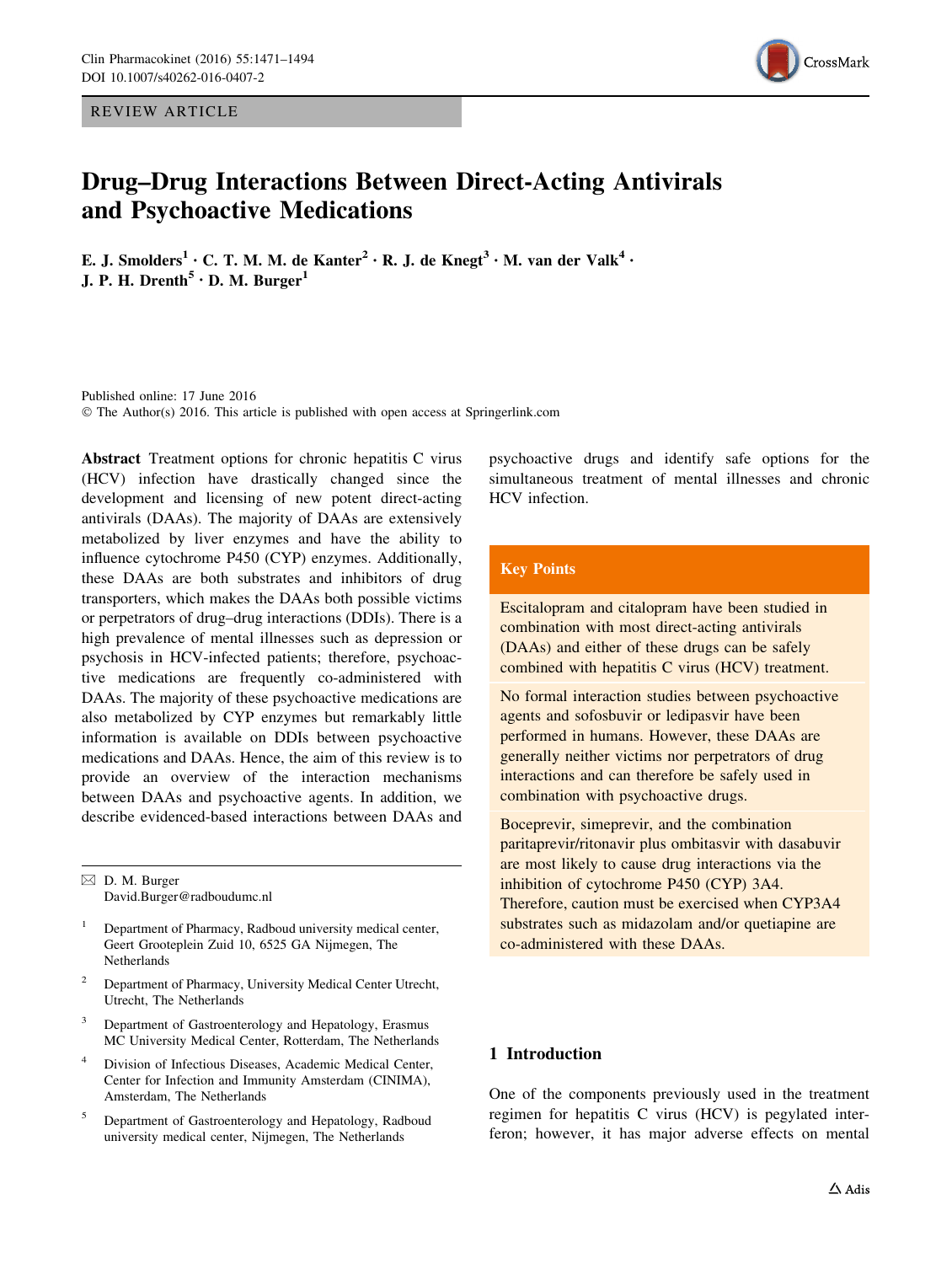health and depression was a commonly seen adverse event [\[1](#page-21-0)]. Since the development of novel direct-acting antivirals (DAAs), pegylated interferon is no longer used in the treatment of HCV infections in resource-rich settings. However, the prevalence of mental disorders remains high among untreated HCV-infected patients [\[2](#page-21-0)]. For example, a retrospective study reported that 86 % of HCV-infected patients had at least one psychiatric, drug-, or alcohol userelated disorder recorded in their patient charts. The most common conditions were depressive disorders (50 %), psychosis (50 %), anxiety disorders (41 %), post-traumatic stress disorders  $(34 \%)$ , and bipolar disorders  $(16 \%)$  [\[3](#page-21-0)]. Another study reported a prevalence of 41 % for anxiety and 27 % for depression in HCV-infected individuals  $(n = 395)$  [[4\]](#page-21-0). One explanation for this high prevalence was that patients with mental disorders are more likely to have a drug addiction, because intravenous drug use is a major route of HCV transmission [[5\]](#page-21-0).

The results from a cross-sectional study were in agreement with the high prevalence of mental disorders. In that study, 16 % of the HCV-infected patients were on antidepressants and 10 % were on antipsychotics  $(n = 3716)$  [\[6](#page-21-0)]. This corresponds with data from a Dutch nationwide survey in which benzodiazepines, drugs used for treating opioid dependence, and selective serotonin reuptake inhibitors (SSRIs) were among the drugs most frequently used by chronic HCV-infected patients [[7\]](#page-21-0).

The use of antipsychotics and antidepressants during DAA therapy increases the risk of drug-drug interactions (DDIs). Both DAAs and psychoactive agents are extensively metabolized in the liver and have the ability to affect the activities of various enzymes (e.g., cytochrome P450 [CYP]) and drug transporters (e.g., P-glycoprotein [P-gp]). This makes DAAs as well as psychoactive agents possible victims (objects of DDIs) and perpetrators (causes of DDIs) of drug interactions, which could negatively affect treatment outcomes as a result of adverse effects (increased plasma concentrations) or treatment failure (decreased plasma concentrations) [\[8](#page-21-0), [9](#page-22-0)]. In order to interpret the DDIs between DAAs and psychoactive agents, it is important to have sufficient knowledge of their therapeutic ranges. Benzodiazepines, tricyclic antidepressants (TCAs), and antipsychotics have a narrow therapeutic range, while SSRIs have a broad therapeutic range. Generally, drugs with narrow therapeutic ranges are more likely to have clinically relevant DDIs than drugs with large therapeutic ranges [\[10](#page-22-0)]. DAAs have a large therapeutic range, which makes them less susceptible to the effects of an increase or decrease in their plasma concentrations caused by, for example, CYP inhibition or induction. However, extremely low plasma concentrations could lead to virologic failure.

Little information is available on interactions between DAAs and psychoactive agents. Therefore, the aim of this review is to provide an overview of the interaction mechanisms of DAAs and psychoactive agents. In addition, we describe evidenced-based interactions between DAAs and psychoactive drugs and identify safe options for treatment of the simultaneous treatment of mental illnesses and HCV infection.

## 2 Methods

We searched PubMed (1946–January 2016) and EMBASE (1947–January 2016) to identify peer-reviewed studies. The search covered all DAAs recommended in European and US guidelines [[11,](#page-22-0) [12\]](#page-22-0) and licensed by the European Medicines Agency (EMA) and US Food and Drug Administration (FDA). The DAAs included protease inhibitors (PIs) (boceprevir, simeprevir, paritaprevir, and grazoprevir), NS5A inhibitors (daclatasvir, ledipasvir, ombitasvir, and elbasvir), and NS5B polymerase inhibitors (sofosbuvir and dasabuvir). Telaprevir (PI) was excluded from the review because it has limited use in current therapy. We also referred to the work published by Kiser and colleagues [\[13](#page-22-0)] for more information about telaprevir and DDIs between DAAs and psychoactive drugs.

The psychoactive agents included were SSRIs, TCAs, typical and atypical antipsychotics, benzodiazepines, monoamine oxidase inhibitors, lithium, and St John's wort.

The Google and Google Scholar search engines, and ClinicalTrials.gov ([http://www.clinicaltrials.gov\)](http://www.clinicaltrials.gov) website and the Liverpool drug interaction database [\(http://www.](http://www.hep-druginteractions.org) [hep-druginteractions.org\)](http://www.hep-druginteractions.org) were used to identify conference papers and abstracts. All searches were performed in English. The search items contained generic and/or brand names of the drugs and included terms such as antidepressant, antipsychotic, sedative, and tranquilizer.

Information about the pharmacokinetics and metabolism of the DAAs and psychoactive agents were obtained from the Summary of Product Characteristics (SmPC) and FDA prescribing information for each drug as well as from the Lexicomp database (available via [http://www.uptodate.](http://www.uptodate.com) [com](http://www.uptodate.com)). Enzyme inhibitors and inducers were defined as being strong, moderate, or weak if they changed the area under the plasma concentration–time curve (AUC) of a substrate by 5-fold,  $>2$  to  $<$ 5-fold, and  $<$ 2-fold, respectively. Substrates were also grouped as being minor and major substrates of enzymes. These groupings were based on the clinical relevance of the potential interaction described by Lexicomp ([http://www.uptodate.com\)](http://www.uptodate.com) [\[14](#page-22-0), [15](#page-22-0)].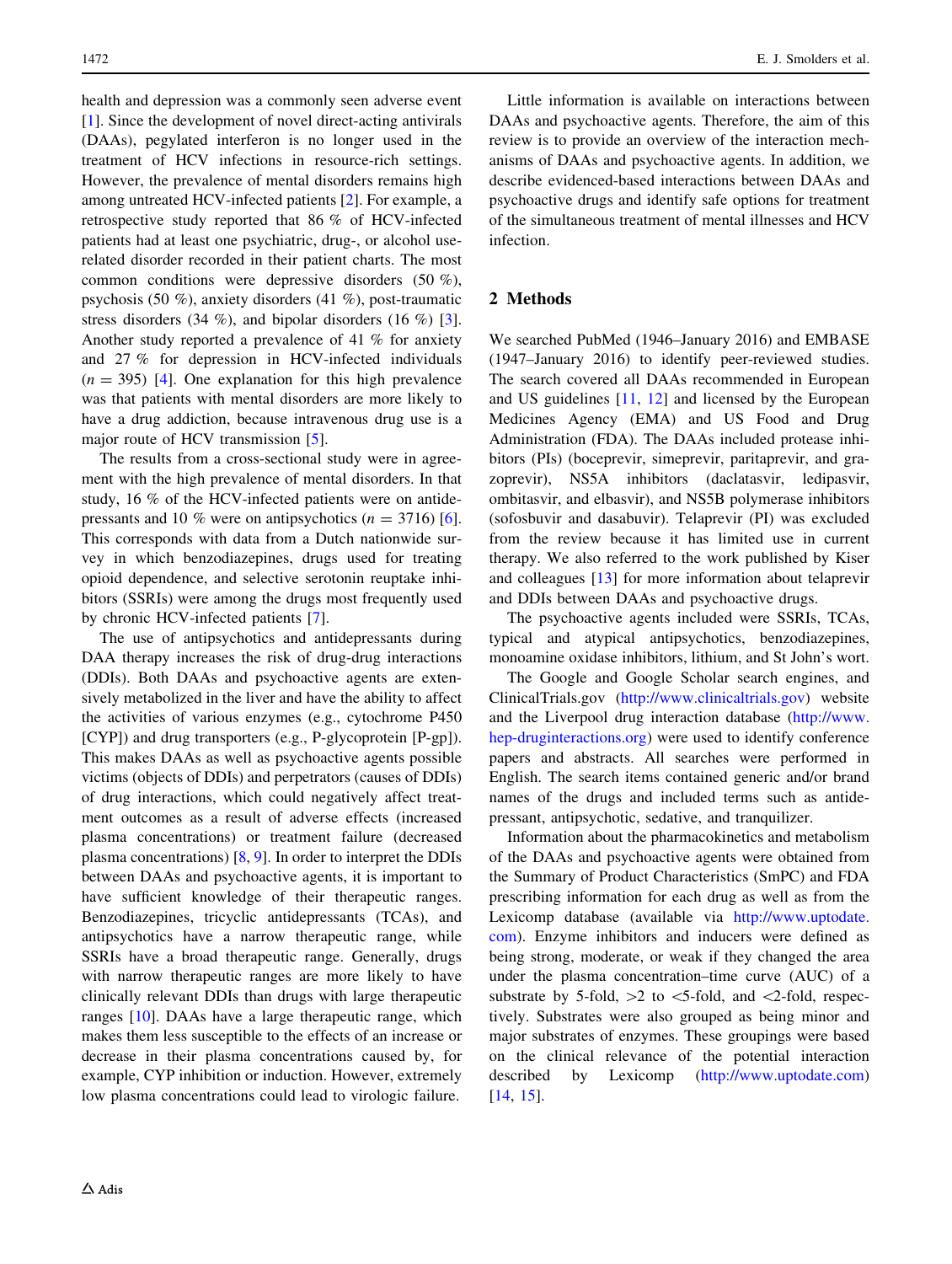# <span id="page-2-0"></span>3 Drug-Drug Interaction (DDI) Mechanisms: Direct-Acting Antivirals (DAAs)

In this section, we elaborate on the mechanisms by which DAAs can be perpetrators and/or victims of DDIs. We focused on interactions through hepatic drug metabolism and drug transporters because they are the most important pathways underlying interactions between DAAs and psychoactive agents. These mechanisms are illustrated using examples of drug interactions between DAAs and psychoactive agents or non-psychoactive drugs, which were studied in healthy volunteers.

Tables [1](#page-3-0) and [2](#page-5-0) give an overview of the involvement of enzymes and drug transporters in the metabolism of DAAs and psychoactive agents, respectively. Table [3](#page-10-0) shows the results of drug interaction studies performed between DAAs and psychoactive drugs.

# 3.1 Phase I and II Reactions: DAAs as Perpetrators

Drugs that influence drug-metabolizing enzymes (perpetrators) such as CYP and uridine diphosphate glucuronyltransferase (UGT) have the ability to affect the plasma concentration of substrates of the enzymes (victims). Inhibitors of CYP and UGT generally cause an increased plasma concentration of the victim, while inducers usually lower the plasma concentration of the victim.

Ritonavir is included in the fixed-dose combination with paritaprevir, ombitasvir, and dasabuvir to 'boost' the pharmacokinetic characteristics of paritaprevir through the inhibition of CYP3A4; this opens the door for DDIs to occur. For example, the AUC and maximum plasma concentration  $(C_{\text{max}})$  of orally administered midazolam, a CYP3A4 substrate, increased  $\sim$  26-fold and  $\sim$  4-fold, respectively, when midazolam was co-administered with ritonavir (note: the interaction between ritonavir and midazolam is studied in the absence of paritaprevir, ombitasvir, or dasabuvir) [\[16](#page-22-0)]. Increases in the plasma concentration of midazolam have also been observed when the drug was administered with boceprevir, simeprevir, and grazoprevir, which are also CYP3A4 inhibitors. Boceprevir is a strong inhibitor of CYP3A4, while simeprevir and grazoprevir are mild CYP3A4 inhibitors (Table [3\)](#page-10-0) [[17–19](#page-22-0)].

UGTs are inhibited by DAAs such as ombitasvir, dasabuvir, and paritaprevir. Lorazepam (benzodiazepine) is a UGT substrate; however, this interaction has not been studied. Interaction studies between furosemide (UGT1A1 substrate) and combination regimen paritaprevir/ritonavir, ombitasvir, and dasabuvir have indicated the importance of UGT inhibition. Results from these studies showed that the AUC and  $C_{\text{max}}$  of furosemide were increased by 8 and 42 %, respectively. As a result of this, a reduction in the dose of furosemide of up to 50 % might be required if the drugs have to be co-administered [[20\]](#page-22-0).

## 3.2 Phase I and II Reactions: DAAs as Victims

DAAs, e.g., daclatasvir, simeprevir, grazoprevir, and elbasvir, are predominantly metabolized by CYP3A4/5 in the liver and gastrointestinal tract. Thus, caution is needed when DAAs are administered with strong inducers or inhibitors of CYP3A4. A reduced plasma concentration of DAAs creates a potential risk of resistance of the virus to the administered drug and/or virologic failure, while elevated drug concentrations increase the risk of adverse events. Most psychoactive agents do not strongly inhibit or induce CYP3A4 and, thus, we do not expect DAAs to be victims of psychoactive agents. St John's wort, which is a psychoactive agent, is the exception; it is a strong CYP3A4 inducer. However, co-administration of boceprevir and St John's wort showed only a slight decrease in the plasma concentration of boceprevir (9 %) [[21\]](#page-22-0).

DAAs are not metabolized by UGT or other phase II enzymes; therefore, phase II-mediated DDIs with DAAs as victims are not usually expected.

## 3.3 Drug Transporters: DAAs as Perpetrators

DAAs inhibit various drug transporters such as the efflux transporters P-gp and breast cancer resistance protein (BCRP) (Table [1](#page-3-0)), which are, among other located at the blood–brain barrier (BBB). Little information is available on DDIs between psychoactive agents and drug transporters. However, it is known that amitriptyline and risperidone are P-gp substrates (Table [2\)](#page-5-0). Accordingly, inhibition of these transporters increases substrate concentrations in the cerebrospinal fluid [[22\]](#page-22-0). Since the pharmacological action of psychoactive drugs takes place in the brain, inhibition of P-gp can result in an increased pharmacological effect.

No formal interaction studies have been conducted between the P-gp substrates and DAAs. The effect of P-gp inhibition by DAAs has been studied using digoxin, which is a known P-gp substrate. Boceprevir had a minor influence on plasma digoxin concentrations (an increase in AUC and  $C_{\text{max}}$  by 19 and 18 %, respectively) [\[17](#page-22-0)]. Daclatasvir and simeprevir also affected digoxin plasma concentrations; the AUC of digoxin was increased by 27 and 39 %, and  $C_{\text{max}}$  was increased by 65 and 31 %, respectively [[18,](#page-22-0) [23](#page-22-0)]. It should be noted that these interactions between the P-gp inhibitors and digoxin were driven by the concentration of digoxin in the intestinal lumen, which is high after oral intake. For psychoactive drugs,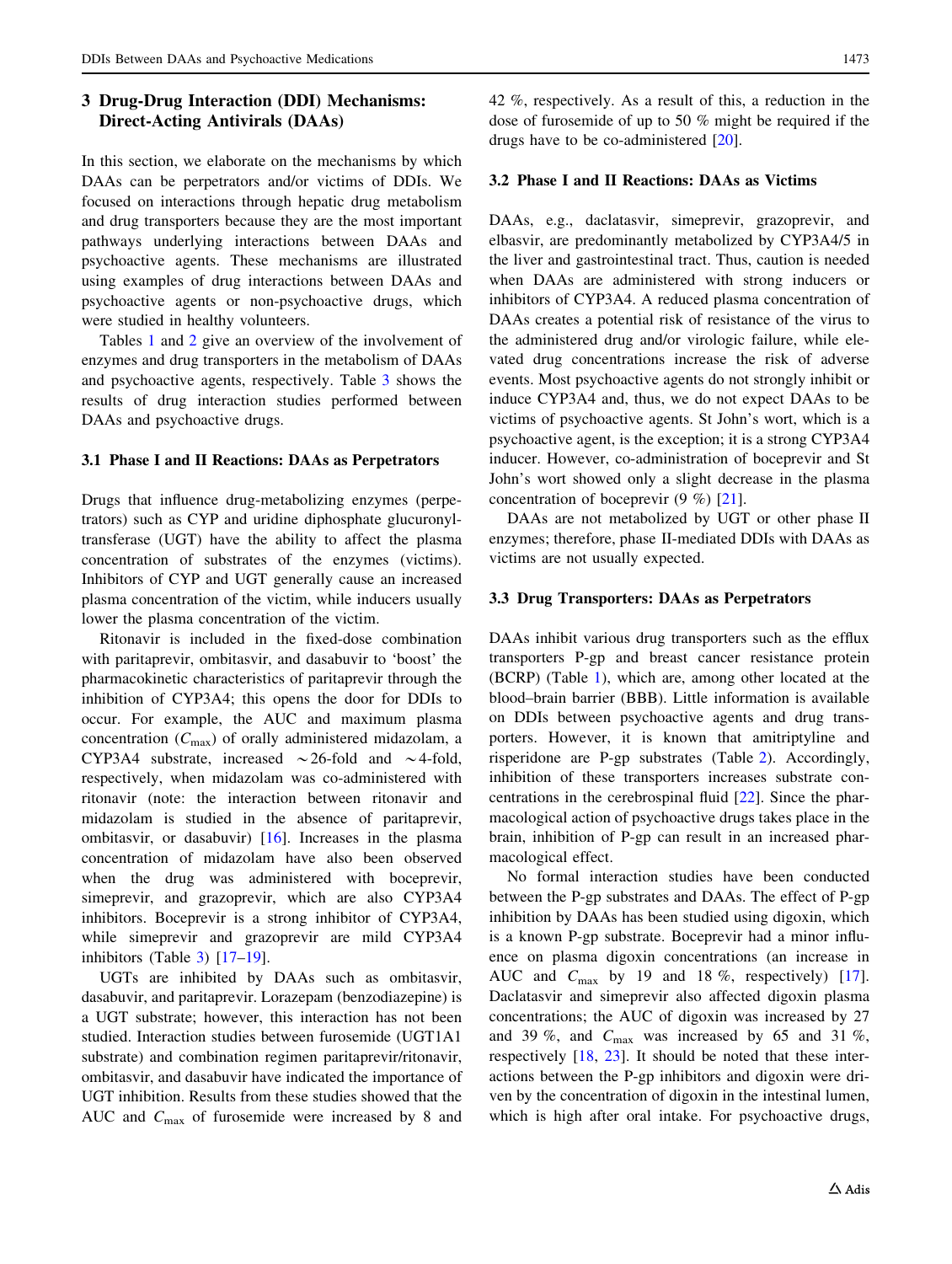Table 1 Overview of the route of metabolism, effects on enzymes, and transporters of direct-acting antivirals Table 1 Overview of the route of metabolism, effects on enzymes, and transporters of direct-acting antivirals

<span id="page-3-0"></span>

| Drug                       | Enzyme                                           |                   | Transporter                                     |                  | Comments                                                | References |
|----------------------------|--------------------------------------------------|-------------------|-------------------------------------------------|------------------|---------------------------------------------------------|------------|
|                            | Substrate                                        | Inhibitor         | Substrate                                       | Inhibitor        |                                                         |            |
| Protease inhibitors        |                                                  |                   |                                                 |                  |                                                         |            |
| Boceprevir                 | AKR-mediated pathway                             | CYP3A4/5          |                                                 | $P-gp$ (mild)    |                                                         | $[17]$     |
|                            | CYP3A4/5                                         |                   |                                                 |                  |                                                         |            |
| Simeprevir                 | CYP3A4                                           | Intestinal CYP3A4 |                                                 | <b>OATPIBI/3</b> |                                                         | [18]       |
|                            |                                                  | CYP1A2 (weak)     |                                                 | $P-gp$           |                                                         |            |
| Paritaprevir               | CYP3A4/5                                         | <b>UGTIA1</b>     | $P-gp$                                          | OATP1B1/3        |                                                         | [20]       |
|                            |                                                  |                   | <b>OATPIB1</b>                                  | <b>OATP2B1</b>   |                                                         |            |
|                            |                                                  |                   | <b>BCRP</b>                                     | <b>BRCP</b>      |                                                         |            |
| Ritonavir                  | CYP3A4                                           | CYP3A4            |                                                 | <b>OATP2B1</b>   |                                                         | [20]       |
|                            | CYP2D6 (lesser extent)                           | CYP2D6(?)         |                                                 | OCT1(?)          |                                                         |            |
|                            |                                                  | Inducer CYP2C19   |                                                 | <b>BRCP</b>      |                                                         |            |
|                            |                                                  | Inducer CYP1A     |                                                 |                  |                                                         |            |
| Grazoprevir                | CYP3A4                                           | CYP3A4 (mild)     | <b>OATPIB1</b>                                  | <b>BCRP</b>      |                                                         | [19]       |
|                            |                                                  |                   | OATP1B3                                         |                  |                                                         |            |
| NSSA inhibitors            |                                                  |                   |                                                 |                  |                                                         |            |
| Daclatasvir                | CYP3A4                                           |                   | $\rm P\mbox{-}gp$                               | $P$ -gp          |                                                         | [23]       |
|                            |                                                  |                   |                                                 | <b>OATPIBI</b>   |                                                         |            |
|                            |                                                  |                   |                                                 | OCT <sub>1</sub> |                                                         |            |
|                            |                                                  |                   |                                                 | <b>BCRP</b>      |                                                         |            |
| Ledipasvir                 | Metabolism unknown,                              |                   | $P$ -gp                                         | $P-gp$           |                                                         | [29]       |
|                            | unchanged ledipasvir is<br>the major compound in |                   | <b>BCRP</b>                                     | <b>BCRP</b>      |                                                         |            |
|                            | feces                                            |                   |                                                 |                  |                                                         |            |
| Elbasvir                   | CYP3A4                                           |                   |                                                 | <b>BCRP</b>      |                                                         | [19]       |
| Ombitasvir                 | Hydrolysis followed by<br>oxidative metabolism   | UGT1A1            |                                                 |                  |                                                         | [20]       |
| NS5B polymerase inhibitors |                                                  |                   |                                                 |                  |                                                         |            |
| Sofosbuvir/GS-331007       | Hepatic non-enzymatic<br>metabolism              |                   | Sofosbuvir: BCRP<br>Sofosbuvir: P-gp            |                  | Sofosbuvir is a nucleoside<br>analogue triphosphate.    | [26]       |
|                            | Elimination renally                              |                   | substrate of P-gp or BCRP<br>GS-331007 is not a |                  | metabolized in GS-461203 and<br>Sofosbuvir (prodrug) is |            |
|                            |                                                  |                   |                                                 |                  | GS-331007                                               |            |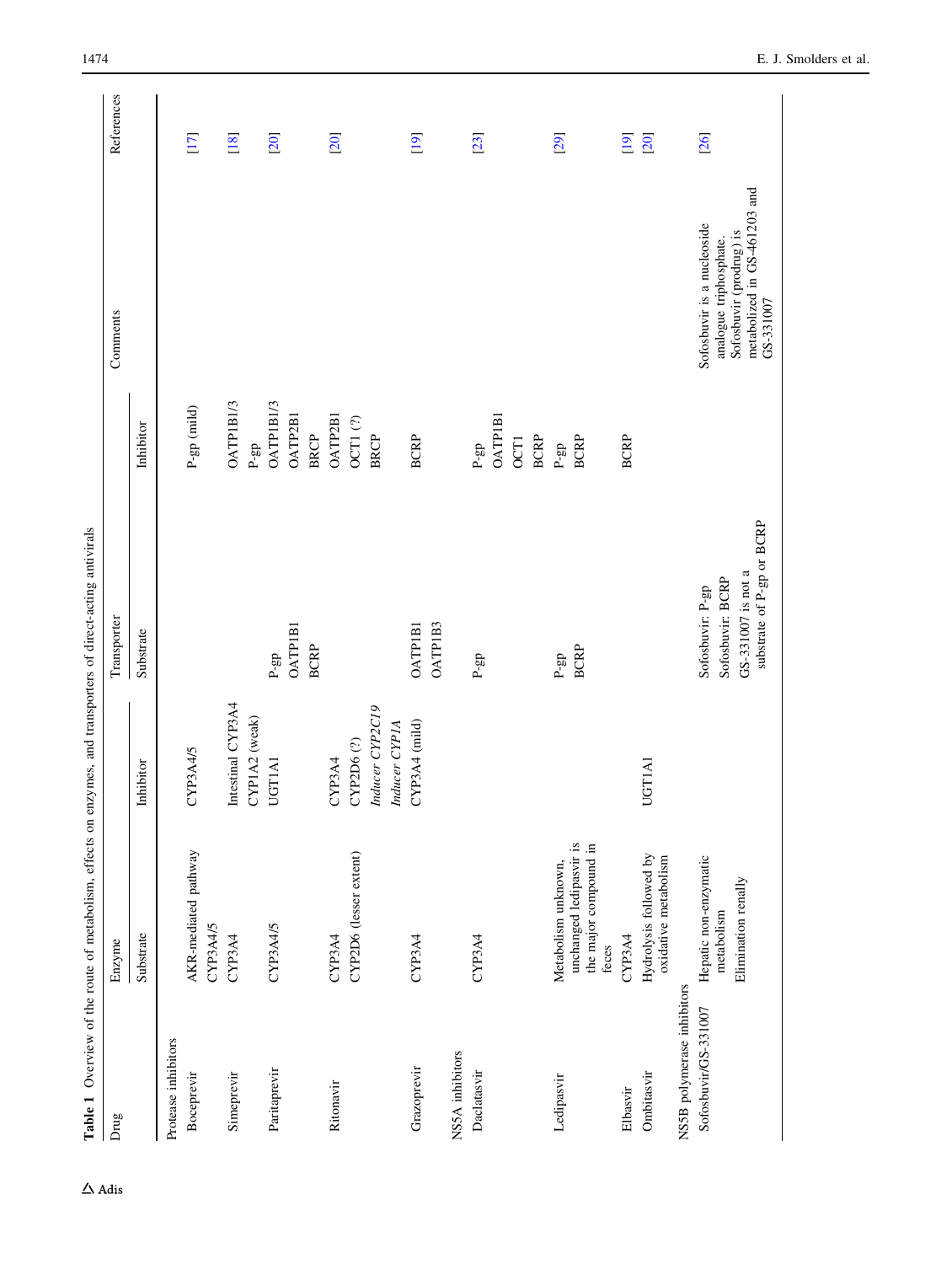interactions with P-gp inhibitors take place at the BBB. This is affected by the systemic concentration of the P-gp substrate instead of the concentration in the lumen. Therefore, it is difficult to predict possible interactions between DAAs and psychoactive drugs from these results. Additionally, the clinical relevance of P-gp inhibition by DAAs depends on the inhibitory potential of the perpetrator and the therapeutic range of the victim (see Sect. 4).

Many DAAs are inhibitors of organic anion-transporting polypeptide (OATP) 1B1 and OATP1B3, which are uptake transporters. No psychoactive drug is a substrate of OATPs; hence, these transporters are not discussed in this review.

#### 3.4 Drug Transporters: DAAs as Victims

Most DAAs are substrates of P-gp and OATPs; therefore, DAAs are possible victims when psychoactive agents inhibit or induce these transporters. However, there are limited data available on psychoactive agents and transporters. An example demonstrating the importance of a transporter-mediated interaction is the contraindication of the co-administration of grazoprevir with OATP1B1/3 inhibitors.

# 4 DDI Mechanisms: Psychoactive Agents

Table [2](#page-5-0) provides an overview of the enzymes and transporters involved in the metabolism of psychoactive agents. In this section, we describe the mechanisms by which psychoactive agents can be victims and perpetrators of DDIs.

## 4.1 Psychoactive Agents as Perpetrators

In general, psychoactive agents are more often victims of DDIs than perpetrators. For example, benzodiazepines have limited influence on drug-metabolizing enzymes and transporters (Table [2](#page-5-0)).

Various antipsychotics, SSRIs, and TCAs have the potential to inhibit CYP2D6, which makes these drugs perpetrators of drug interactions. However, the currently available DAAs are not metabolized by CYP2D6 and therefore DDIs via this pathway are not expected (Tables [2](#page-5-0), [3](#page-10-0)).

## 4.2 Psychoactive Agents as Victims

Most benzodiazepines are substrates of various CYP enzymes, such as CYP3A4, CYP2B6, CYP2C19, and CYP1A2; therefore, benzodiazepines are potential victims of DDIs. Benzodiazepines have a narrow therapeutic range

| rug       | Enzyme                                                        |           | Transporter |             | Comments                                                                                                                                                                                         | References |
|-----------|---------------------------------------------------------------|-----------|-------------|-------------|--------------------------------------------------------------------------------------------------------------------------------------------------------------------------------------------------|------------|
|           | Substrate                                                     | Inhibitor | Substrate   | Inhibitor   |                                                                                                                                                                                                  |            |
| Dasabuvir | CYP2C8                                                        | UGTIAI    |             | <b>BCRP</b> | Main active metabolite is                                                                                                                                                                        |            |
|           | CYP3A4                                                        |           |             |             | dasabuvir M1 which is formed<br>by CYP2C8                                                                                                                                                        |            |
| are shown |                                                               |           |             |             | only drug enzymes and drug transporters that are thought to be involved in clinically relevant drug-drug interactions, according to the summary of product characteristics or prescribing label, |            |
|           | AKR aldoketoreductase, BCRP breast cancer resistance protein, |           |             |             | CYP cytochrome P450, OATP organic anion-transporting polypeptide, OCT organic cation transporter, P-gp P-glycoprotein,                                                                           |            |

UGT uridine diphosphate glucuronosyltransferase

 $T$ 

uridine diphosphate glucuronosyltransferase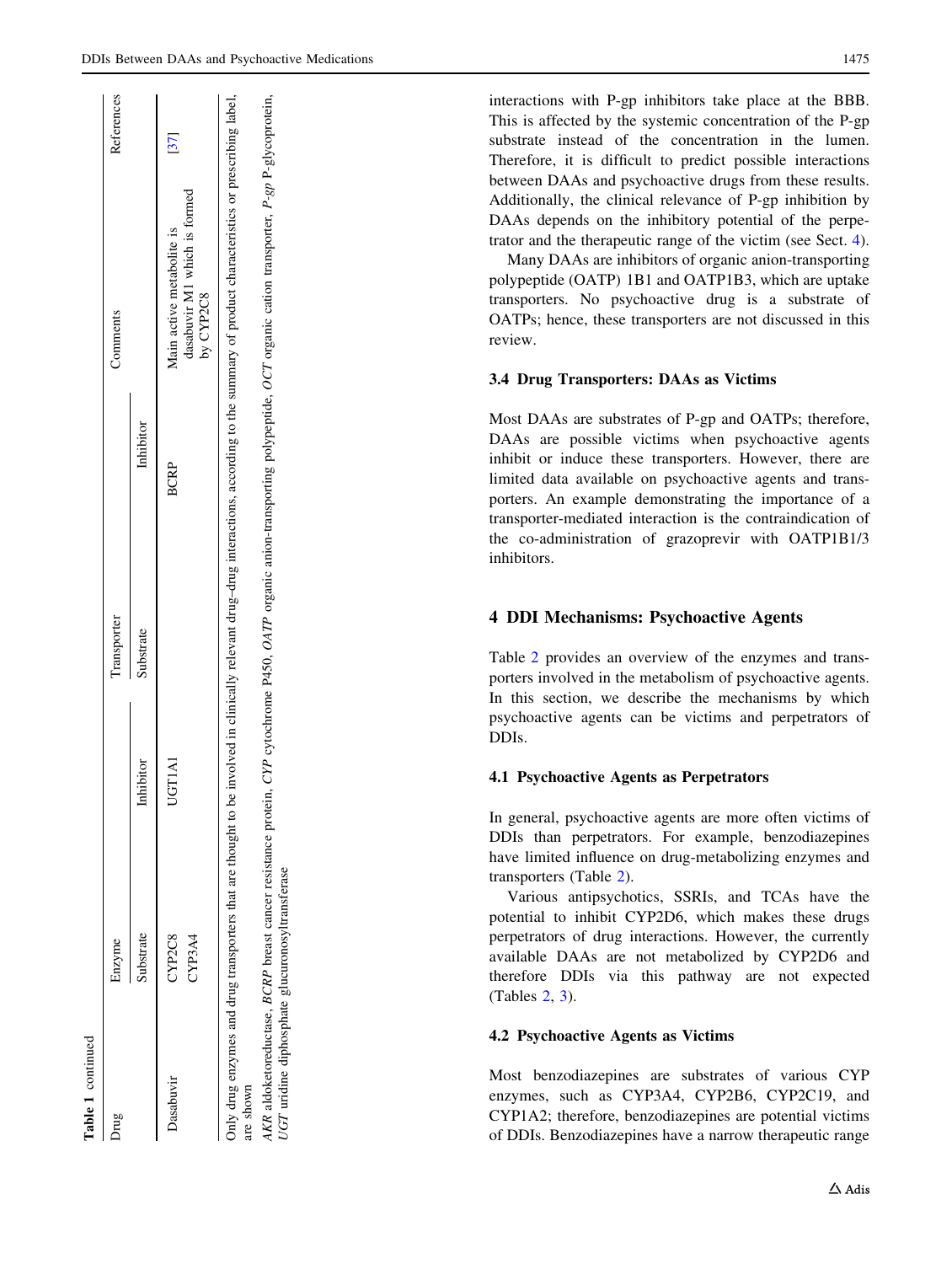| Drug             | Enzyme                                          |                        | Transporter |           | References |
|------------------|-------------------------------------------------|------------------------|-------------|-----------|------------|
|                  | Substrate                                       | Inhibitor              | Substrate   | Inhibitor |            |
| Benzodiazepines  |                                                 |                        |             |           |            |
| Alprazolam       | CYP3A4 (major)                                  | CYP3A4 (weak)          |             |           | $[38]$     |
| Bromazepam       | CYP1A2 (major)                                  | CYP2E1 (weak)          |             |           |            |
|                  | CYP3A4 (minor)                                  |                        |             |           |            |
| Brotizolam       | CYP3A4                                          |                        |             |           |            |
| Chlordiazepoxide | CYP3A4 (major)                                  |                        |             |           | $[39]$     |
| Clobazam         | CYP2C19 (major)                                 | CYP2D6 (moderate)      | P-gp        |           | $[40]$     |
|                  | CYP2B6 (minor)                                  | CYP2C19 (weak)         |             |           |            |
|                  | CYP3A4 (minor)                                  | Inducer: CYP3A4 (weak) |             |           |            |
| Clorazepate      | CYP3A4 (major)                                  |                        |             |           | $[41]$     |
| Diazepam         | CYP3A4 (major)                                  | CYP2C19 (weak)         |             |           | $[42]$     |
|                  | CYP2C19 (major)                                 | CYP3A4                 |             |           |            |
|                  | CYP1A2 (minor)                                  |                        |             |           |            |
|                  | CYP2B6 (minor)                                  |                        |             |           |            |
|                  | CYP2C9 (minor)                                  |                        |             |           |            |
| Flurazepam       | CYP3A4 (major)                                  | CYP2E1 (weak)          |             |           | $[43]$     |
| Lorazepam        | Conjugation (UGT)                               |                        |             |           |            |
| Lormetazepam     | Conjugation (UGT)                               |                        |             |           |            |
| Midazolam        | CYP3A4 (major)                                  | CYP2C8 (weak)          |             |           | $[44]$     |
|                  | CYP2B6 (minor)                                  | CYP2C9 (weak)          |             |           |            |
|                  |                                                 | CYP3A4 (weak)          |             |           |            |
| Oxazepam         | <b>UGT</b>                                      |                        |             |           |            |
| Temazepam        | UGT (major)                                     |                        |             |           | $[45]$     |
|                  | CYP2B6 (minor)                                  |                        |             |           |            |
|                  | CYP2C19 (minor)                                 |                        |             |           |            |
|                  | CYP3A4 (minor)                                  |                        |             |           |            |
|                  | CYP2C9 (minor)                                  |                        |             |           |            |
| Zolpidem         | CYP3A4 (major)                                  |                        |             |           | $[46]$     |
|                  | CYP1A2 (minor)                                  |                        |             |           |            |
|                  | CYP2C19 (minor)                                 |                        |             |           |            |
|                  | CYP2D6 (minor)                                  |                        |             |           |            |
| Zopiclone        | CYP3A4 (major)                                  |                        |             |           |            |
|                  | CYP2C8 (minor)                                  |                        |             |           |            |
|                  | Selective serotonin reuptake inhibitors (SSRIs) |                        |             |           |            |
| Citalopram       | CYP3A4 (major)                                  | CYP2D6 (weak)          |             |           | $[47]$     |
|                  | CYP2C19 (major)                                 | CYP2C19 (weak)         |             |           |            |
|                  | CYP2D6 (minor)                                  | CYP1A2 (weak)          |             |           |            |
|                  |                                                 | CYP2B6 (weak)          |             |           |            |
| Duloxetine       | CYP1A2 (major)                                  | CYP2D6 (moderate)      |             |           | $[48]$     |
|                  | CYP2D6 (major)                                  |                        |             |           |            |
| Escitalopram     | CYP3A4 (major)                                  | CYP2D6 (weak)          |             |           | $[49]$     |
|                  | CYP2C19 (major)                                 |                        |             |           |            |

<span id="page-5-0"></span>Table 2 Overview of the route of metabolism, effects on enzymes, and transporters of psychoactive agents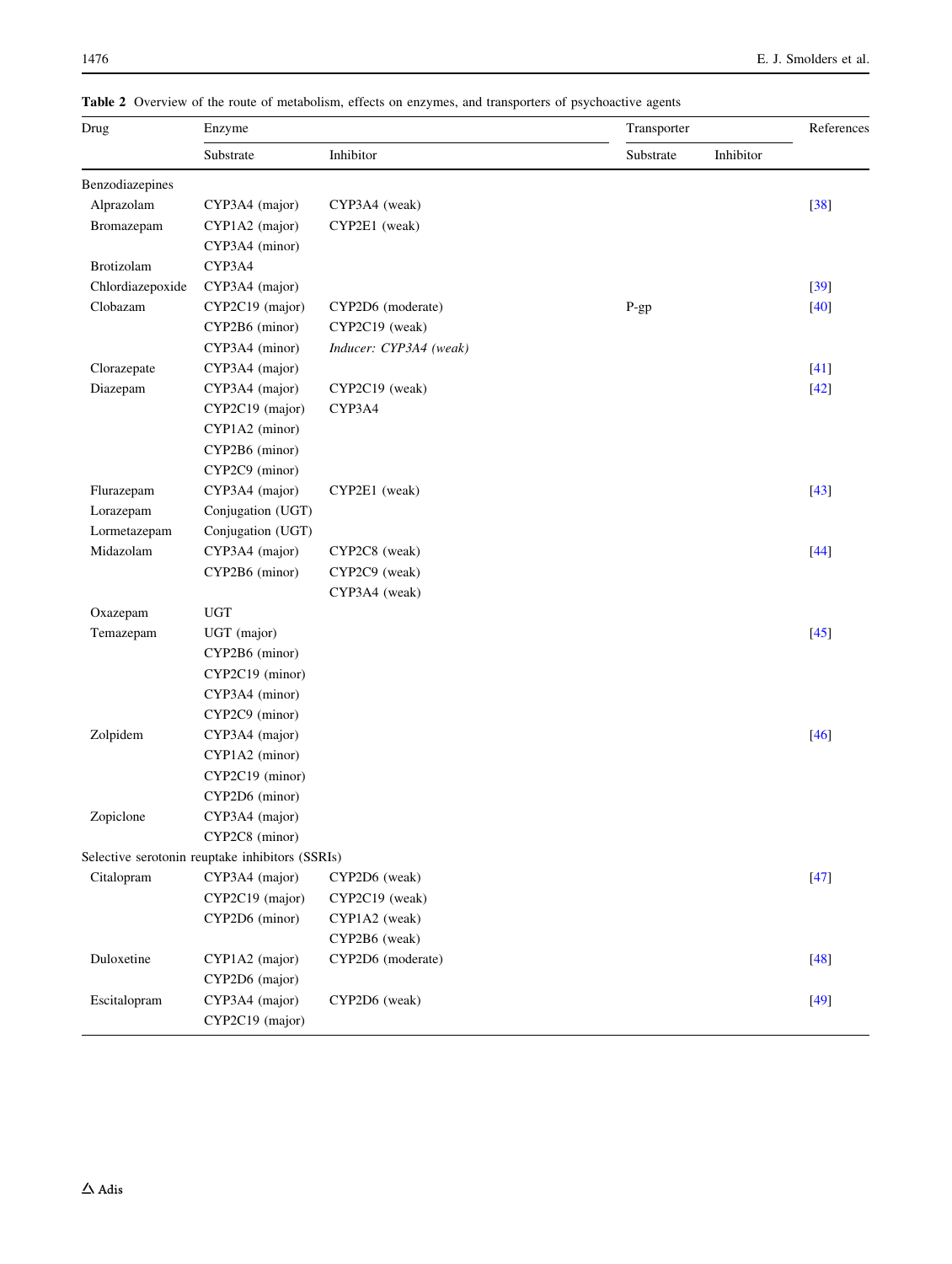Table 2 continued

| Drug                            | Enzyme           |                    | Transporter    |               | References        |
|---------------------------------|------------------|--------------------|----------------|---------------|-------------------|
|                                 | Substrate        | Inhibitor          | Substrate      | Inhibitor     |                   |
| Fluoxetine                      | CYP2C9 (major)   | CYP2D6 (strong)    |                |               | $[50]$            |
|                                 | CYP2D6 (major)   | CYP2C19 (moderate) |                |               |                   |
|                                 | CYP1A2 (minor)   | CYP1A2 (weak)      |                |               |                   |
|                                 | CYP2B6 (minor)   | CYP2B6 (weak)      |                |               |                   |
|                                 | CYP2C19 (minor)  | CYP2C9 (weak)      |                |               |                   |
|                                 | CYP2E1 (minor)   |                    |                |               |                   |
|                                 | CYP3A4 (minor)   |                    |                |               |                   |
| Fluvoxamine                     | CYP2D6 (major)   | CYP2C19 (strong)   |                |               | [51]              |
|                                 | CYP1A2 (major)   | CYP1A2 (strong)    |                |               |                   |
|                                 |                  | CYP2B6 (weak)      |                |               |                   |
|                                 |                  | CYP2C9 (weak)      |                |               |                   |
|                                 |                  | CYP2D6 (weak)      |                |               |                   |
|                                 |                  | CYP3A4 (weak)      |                |               |                   |
| Paroxetine                      | CYP2D6 (major)   | CYP2D6 (strong)    |                |               | $[52]$            |
|                                 |                  | CYP2B6 (moderate)  |                |               |                   |
|                                 |                  | CYP2C19 (weak)     |                |               |                   |
|                                 |                  | CYP2C9 (weak)      |                |               |                   |
|                                 |                  | CYP1A2 (weak)      |                |               |                   |
| Sertraline                      | CYP2C19 (minor)  | CYP2B6 (moderate)  |                |               | $[53]$            |
|                                 | CYP3A4 (minor)   | CYP2C19 (moderate) |                |               |                   |
|                                 | CYP2B6 (minor)   | CYP2D6 (moderate)  |                |               |                   |
|                                 | CYP2D6 (minor)   | CYP1A2 (weak)      |                |               |                   |
|                                 | CYP2C9 (minor)   | CYP2C8 (weak)      |                |               |                   |
|                                 |                  | CYP2C9 (weak)      |                |               |                   |
| Trazodone                       | CYP3A4 (major)   |                    |                | Inducer: P-gp |                   |
|                                 | CPY2D6 (minor)   |                    |                |               |                   |
| Venlafaxine                     | CYP2D6 (major)   | CYP2B6 (weak)      |                |               | $[54]$            |
|                                 | CYP3A4 (major)   | CYP2D6 (weak)      |                |               |                   |
|                                 | CYP2C9 (minor)   | CYP3A4 (weak)      |                |               |                   |
|                                 | CYP2C19 (minor)  |                    |                |               |                   |
| Vortioxetine                    | CYP2D6 (major)   |                    | $P-gp$ (minor) | $P-gp$ (weak) | $\left[55\right]$ |
|                                 | CYP3A4/5 (major) |                    |                |               |                   |
|                                 | CYP2C9 (minor)   |                    |                |               |                   |
|                                 | CYP2C19 (minor)  |                    |                |               |                   |
|                                 | CYP2C8 (minor)   |                    |                |               |                   |
|                                 | CYP2B6 (minor)   |                    |                |               |                   |
|                                 | CYP2A6 (minor)   |                    |                |               |                   |
| Tricylic antidepressants (TCAs) |                  |                    |                |               |                   |
| Amitriptyline                   | CYP2D6 (major)   | CYP1A2 (weak)      | P-gp           |               |                   |
|                                 | CYP1A2 (minor)   | CYP2C19 (weak)     |                |               |                   |
|                                 | CYP2B6 (minor)   | CYP2C9 (weak)      |                |               |                   |
|                                 | CYP2C19 (minor)  | CYP2D6 (weak)      |                |               |                   |
|                                 | CYP2C9 (minor)   | CYP2E1 (weak)      |                |               |                   |
|                                 | CYP3A4 (minor)   |                    |                |               |                   |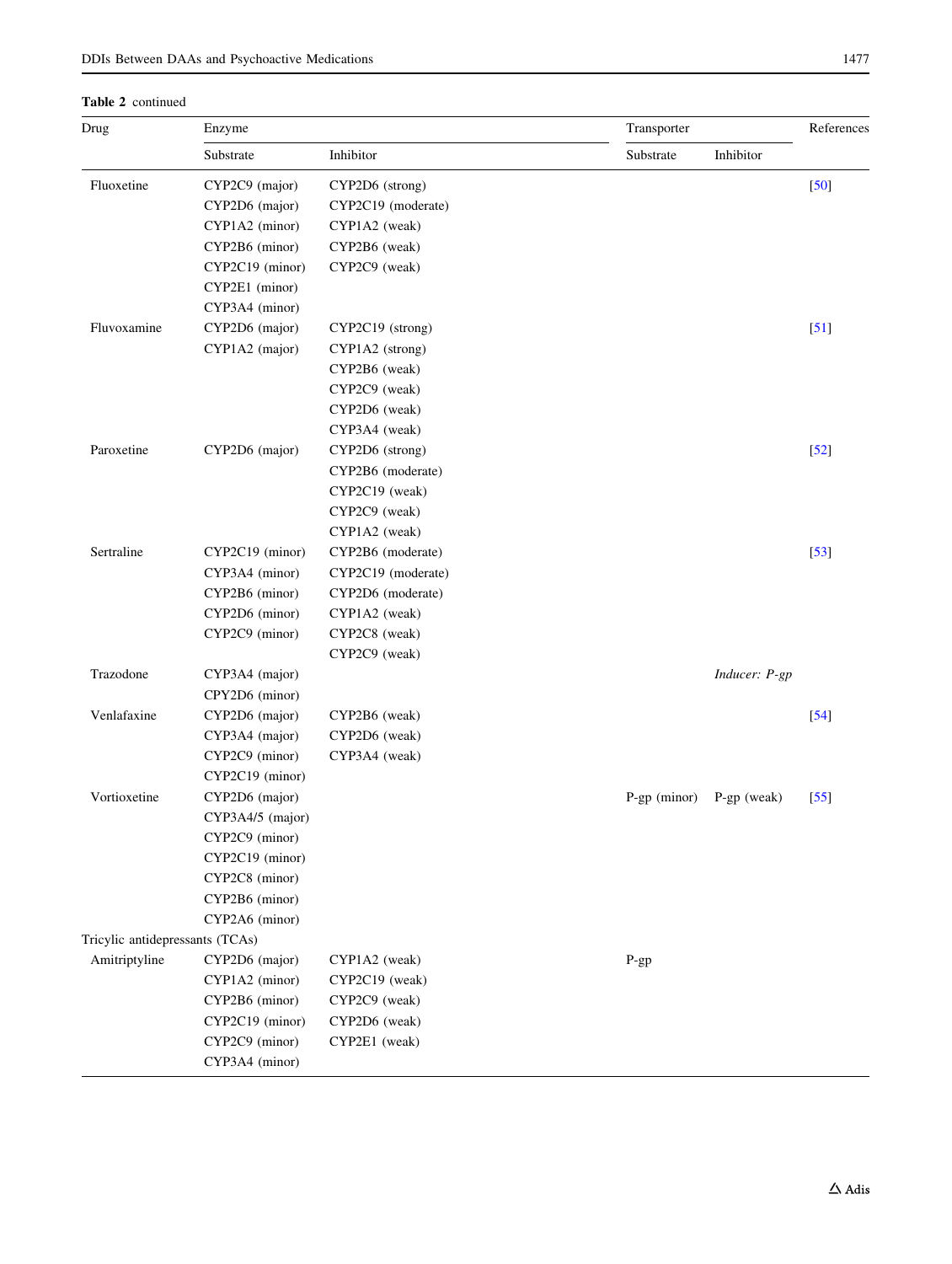Table 2 continued

| Drug                  | Enzyme          |                                                | Transporter |                  | References |
|-----------------------|-----------------|------------------------------------------------|-------------|------------------|------------|
|                       | Substrate       | Inhibitor                                      | Substrate   | Inhibitor        |            |
| Clomipramine          | CYP1A2 (major)  | CYP2D6 (moderate)                              |             |                  | $[56]$     |
|                       | CYP2C19 (major) |                                                |             |                  |            |
|                       | CYP2D6 (major)  |                                                |             |                  |            |
|                       | CYP3A4 (minor)  |                                                |             |                  |            |
| Dosulepin             | <b>COMT</b>     |                                                |             |                  |            |
| Doxepin               | CYP2D6 (major)  |                                                |             |                  |            |
|                       | CYP1A2 (minor)  |                                                |             |                  |            |
|                       | CYP2C19 (minor) |                                                |             |                  |            |
|                       | CYP3A4 (minor)  |                                                |             |                  |            |
| Imipramine            | CYP2C19 (major) | CYP2D6 (moderate)                              |             |                  |            |
|                       | CYP2D6 (major)  | CYP1A2 (weak)                                  |             |                  |            |
|                       | CYP1A2 (minor)  | CYP2C19 (weak)                                 |             |                  |            |
|                       | CYP2B6 (minor)  | CYP2E1 (weak)                                  |             |                  |            |
|                       | CYP3A4 (minor)  |                                                |             |                  |            |
| Maprotiline           | CYP2D6 (major)  |                                                |             |                  |            |
| Nortriptyline         | CYP2D6 (major)  | CYP2D6 (weak)                                  | $P-gp$      |                  |            |
|                       | CYP1A2 (minor)  | CYP2E1 (weak)                                  |             |                  |            |
|                       | CYP2C19 (minor) |                                                |             |                  |            |
|                       | CYP3A4 (minor)  |                                                |             |                  |            |
| Other antidepressants |                 |                                                |             |                  |            |
| Agomelatine           | CYP1A2          |                                                |             |                  |            |
|                       | CYP2C9          |                                                |             |                  |            |
|                       | CYP2C19         |                                                |             |                  |            |
| Bupropion             | CYP2B6 (major)  | CYP2D6 (strong)                                |             | OCT <sub>2</sub> |            |
|                       | CYP1A2 (minor)  |                                                |             |                  |            |
|                       | CYP2A6 (minor)  |                                                |             |                  |            |
|                       | CYP2C9 (minor)  |                                                |             |                  |            |
|                       | CYP2D6 (minor)  |                                                |             |                  |            |
|                       | CYP2E1 (minor)  |                                                |             |                  |            |
|                       | CYP3A4 (minor)  |                                                |             |                  |            |
| Mianserin             | CYP2D6          |                                                |             |                  |            |
| Mirtazapine           | CYP1A2 (major)  | CYP1A2 (weak)                                  |             |                  |            |
|                       | CYP2D6 (major)  |                                                |             |                  |            |
|                       | CYP3A4 (major)  |                                                |             |                  |            |
|                       | CYP2C9 (minor)  |                                                |             |                  |            |
| Moclobemide           | CYP2C19 (major) | CYP2C19 (moderate)                             |             |                  |            |
|                       | CYP2D6 (minor)  | CYP1A2 (weak)                                  |             |                  |            |
|                       |                 | CYP2D6 (weak)                                  |             |                  |            |
|                       |                 | (MAO)                                          |             |                  |            |
| St John's wort        |                 | Inducer: CYP3A4                                |             |                  |            |
|                       |                 | Inducer: CYP1A2 (possible various CYP enzymes) |             |                  |            |
| Antipsychotics        |                 |                                                |             |                  |            |
| Aripiprazole          | CYP2D6 (major)  |                                                |             |                  | $[57]$     |
|                       | CYP3A4 (major)  |                                                |             |                  |            |
| Bromperidol           | CYP3A4          |                                                |             |                  |            |
|                       | CYP2D6          |                                                |             |                  |            |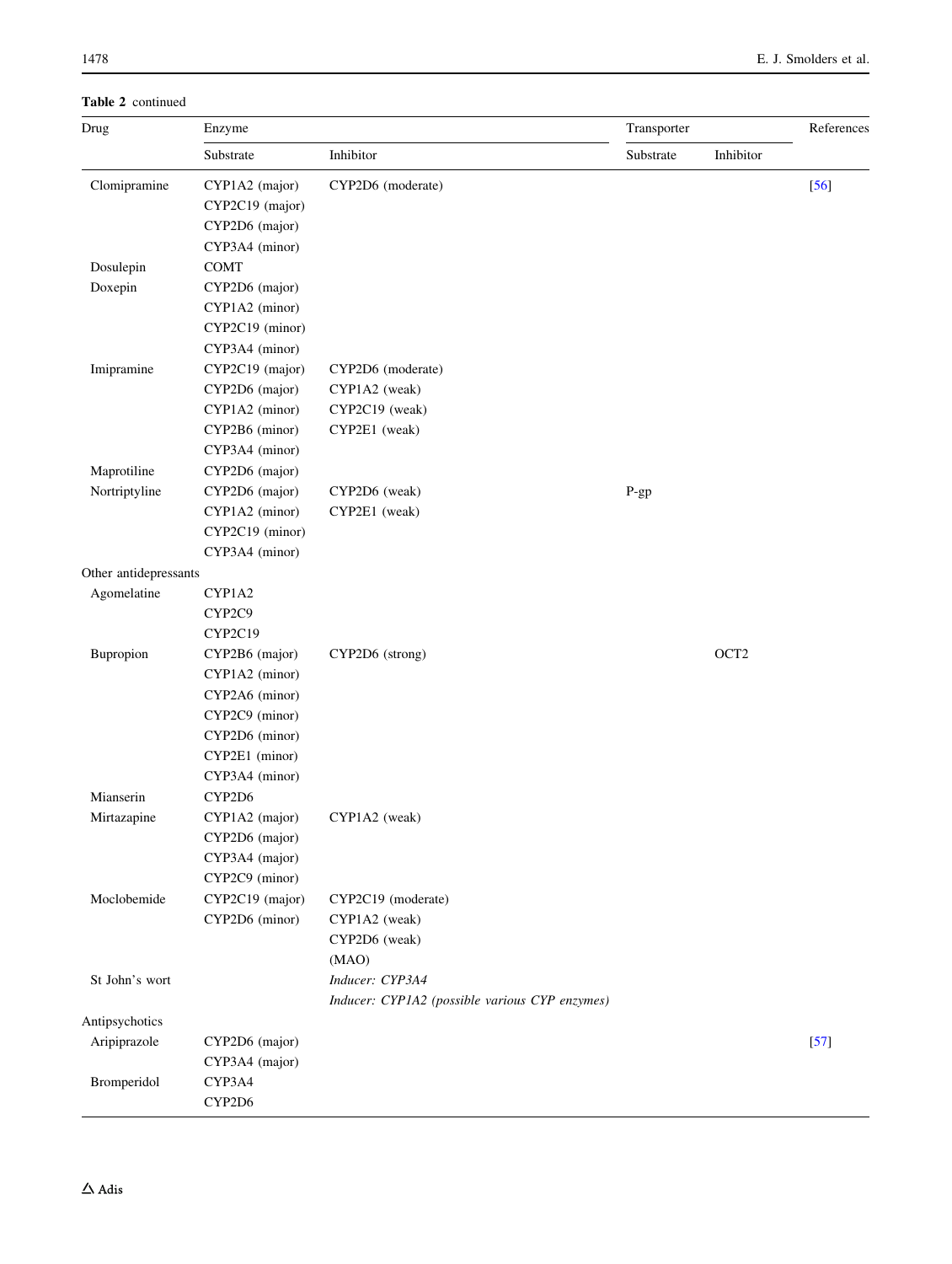#### Table 2 continued

| Drug           | Enzyme          |                   | Transporter |               | References |
|----------------|-----------------|-------------------|-------------|---------------|------------|
|                | Substrate       | Inhibitor         | Substrate   | Inhibitor     |            |
| Clozapine      | CYP1A2 (major)  | CYP2D6 (moderate) |             |               |            |
|                | CYP2A6 (minor)  | CYP1A2 (weak)     |             |               |            |
|                | CYP2C19 (minor) | CYP2C19 (weak)    |             |               |            |
|                | CYP2C9 (minor)  | CYP2C9 (weak)     |             |               |            |
|                | CYP2D6 (minor)  | CYP2E1 (weak)     |             |               |            |
|                | CYP3A4 (minor)  | CYP3A4 (weak)     |             |               |            |
| Flupentixol    | CYP2D6          |                   |             |               |            |
| Fluphenazine   | CYP2D6 (major)  | CYP1A2 (weak)     |             |               |            |
|                | CYP1A2          | CYP2C9 (weak)     |             |               |            |
|                |                 | CYP2D6 (weak)     |             |               |            |
|                |                 | CYP2E1 (weak)     |             |               |            |
| Haloperidol    | CYP2D6 (major)  | CYP2D6 (moderate) |             |               |            |
|                | CYP3A4 (major)  |                   |             |               |            |
|                | CYP1A2 (minor)  |                   |             |               |            |
| Lurasidone     | CYP3A4 (major)  | CYP3A4 (weak)     | P-gp        |               | $[58]$     |
| Olanzapine     | CYP1A2 (major)  | CYP1A2 (weak)     |             |               | $[59]$     |
|                | CYP2D6 (minor)  | CYP2C19 (weak)    |             |               |            |
|                | <b>UGT</b>      | CYP2C9 (weak)     |             |               |            |
|                |                 | CYP2D6 (weak)     |             |               |            |
|                |                 | CYP3A4 (weak)     |             |               |            |
| Paliperidone   |                 |                   |             | $P-gp$ (weak) | [60]       |
| Perphenazine   | CYP2D6 (major)  | CYP1A2 (weak)     |             |               |            |
|                | CYP1A2 (minor)  | CYP2D6 (weak)     |             |               |            |
|                | CYP2C19 (minor) |                   |             |               |            |
|                | CYP2C9 (minor)  |                   |             |               |            |
|                | CYP3A4 (minor)  |                   |             |               |            |
| Pimozide       | CYP3A4 (major)  | CYP2C19 (weak)    |             |               |            |
|                | CYP1A2 (major)  | CYP2D6 (weak)     |             |               |            |
|                | CYP2D6 (major)  | CYP2E1 (weak)     |             |               |            |
| Quetiapine     | CYP3A4 (major)  |                   |             |               |            |
|                | CYP2D6 (minor)  |                   |             |               |            |
| Risperidone    | CYP2D6 (major)  | CYP2D6 (weak)     | $P-gp$      |               |            |
|                | CYP3A4 (minor)  |                   |             |               |            |
| Sertindole     | CYP2D6          |                   |             |               |            |
|                | CYP3A4          |                   |             |               |            |
| Zuclopenthixol | CYP2D6 (major)  |                   |             |               |            |
|                | CYP3A4 (minor)  |                   |             |               |            |

Note that most of these drugs have older registration files and, therefore, possible involvement of transporters and CYP enzymes may not be studied in sufficient detail per the current standards

Information in this table was compiled from the following sources: European Medicines Association summary of product characteristics, US Food and Drug Administration prescribing information, and data from Lexicomp, available through <http://www.uptodate.com> (October 2015) Note: assignment of major/minor substrate status based on their clinically relevant drug interaction potential ([http://www.uptodate.com\)](http://www.uptodate.com)

No information about hepatic metabolism and/or drug tranporters were available for: Flunitrazepam, loprazolam, nitrazepam,prazepam, lithium salts, chlorprothixene, fluspirilene, penfluridol, pericyazine, pipamperone, sulpiride, and tiapride

COMT catechol-O-methyl transferase, CYP cytochrome P450, MAO monoamine oxidase, P-gp P-glycoprotein, UGT uridine diphosphate glucuronosyltransferase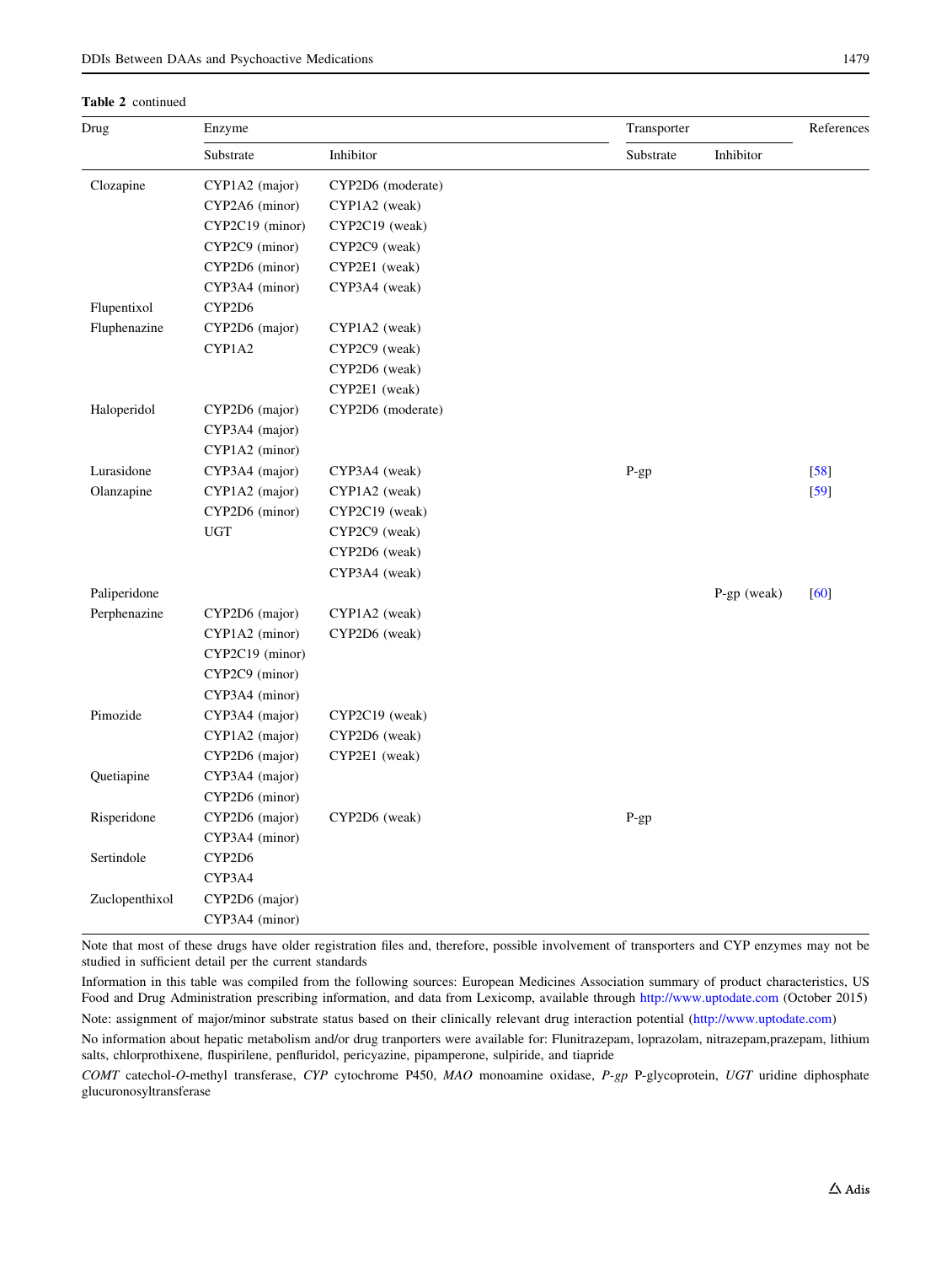and a strong concentration–effect relationship [[24\]](#page-22-0); thus, increased plasma concentrations are likely to cause increased toxicity.

Midazolam is a model substrate of CYP3A4; therefore, interactions between midazolam and DAAs have been extensively studied. For example, oral co-administration of midazolam and boceprevir resulted in an increase in the midazolam AUC of 430 % and an increase in its  $C_{\text{max}}$  of 177 %. As a result, co-administration of midazolam and boceprevir is contraindicated [\[17](#page-22-0)]. Similarly, an increase in the plasma concentration of midazolam is expected when it is administered with paritaprevir/ritonavir, ombitasvir, and dasabuvir; therefore, this co-administration is also contraindicated [\[20](#page-22-0)]. Interactions between midazolam and simeprevir or grazoprevir have both been studied and increased midazolam AUC and  $C_{\text{max}}$  values were observed; thus, caution is needed with co-administration [\[18](#page-22-0), [19](#page-22-0)]. On the other hand, daclatasvir has been shown to have little effect on midazolam exposure [\[23](#page-22-0)].

SSRIs are hepatically metabolized by various CYP enzymes (e.g., CYP3A4, CYP2D6, CYP2C9, and CYP2C19), particularly CYP3A4. Theoretically, this puts patients at risk when they are also taking DAAs. However, SSRIs have a broad therapeutic range; therefore, increased plasma concentrations of SSRIs are not likely to result in significant toxicities [[10\]](#page-22-0). For instance, the co-administration of escitalopram (CYP3A4 substrate) and DAAs such as boceprevir, simeprevir, or the combination of paritaprevir/ritonavir, ombitasvir, and dasabuvir did not result in a clinically relevant increase in the escitalopram plasma concentration [\[17](#page-22-0), [18](#page-22-0), [20\]](#page-22-0).

Antipsychotics are metabolized in the liver by a variety of CYP enzymes, as shown in Table [2](#page-5-0). CYP3A4 and CYP2D6 are involved in this metabolism; however, they can be inhibited by DAAs. Most antipsychotics have a narrow therapeutic range. Therefore, DDIs involving antipsychotics can result in clinically relevant outcomes, especially with strong CYP3A4 inhibitors such as boceprevir and ritonavir. However, no interaction studies have been conducted so far. Theoretically, interactions might occur with, for example, strong CYP3A4 inhibitors such as boceprevir and ritonavir.

# 5 Clinical Guidance

In this section, we provide guidance for clinical decision making regarding the use of a combined treatment of DAAs and psychoactive drugs. Most potential drug interactions have not been subjected to rigid pharmacokinetic testing in humans, and recommendations are often based on theoretical interpretations of the pharmacokinetics characteristics of drugs.

We believe that a relevant interaction only occurs when a drug (victim) is metabolized to a 'major' or 'moderate' extent. Major or moderate substrate status is based on the potential clinically relevant drug interaction as described by Lexicomp [\[15](#page-22-0)]. A major status indicates that the regimen should be modified, whereas a moderate status implies that the therapy should be monitored. Consequently, a drug should have strong  $(>5$ -fold increase in substrate AUC) or moderate (2- to 5-fold increase in substrate AUC) influence on an enzyme/transporter (perpetrator) in order to cause an interaction (Tables [4,](#page-11-0) [5,](#page-12-0) [6](#page-13-0), [7](#page-15-0), [8,](#page-17-0) [9,](#page-19-0) [10\)](#page-20-0).

## 5.1 Protease Inhibitors

#### 5.1.1 Boceprevir

Table [4](#page-11-0) shows benzodiazepines, antidepressants, and antipsychotics that are safe to combine with boceprevir. Of the currently available DAAs, boceprevir is one of the most potent CYP3A4 inhibitors. Therefore, we do not recommend combining boceprevir and drugs primarily metabolized by CYP3A4, especially if they have a narrow therapeutic range (a contraindication).

Co-administration of midazolam and boceprevir (both oral and parenteral) is contraindicated since the midazolam AUC and  $C_{\text{max}}$  are both significantly increased [\[17](#page-22-0)]. This exceptional increase was not observed with other DAAs, which emphasizes the strong inhibitory potential of boceprevir on CYP3A4.

On the other hand, no dose adjustment is required when escitalopram is administered with boceprevir. This is unexpected as escitalopram is a CYP3A4 substrate. It is possible that there is involvement of other unknown enzymes or transporters; hence, the underlying mechanism cannot be explained [[17\]](#page-22-0).

Boceprevir is also a P-gp inhibitor. Theoretically, this inhibition could have an impact on P-gp substrates; however, it seems to have minimal clinical relevance due to the mild inhibition of P-gp by boceprevir [[17](#page-22-0), [22](#page-22-0)]. Boceprevir may not be a victim of any DDIs with benzodiazepines, SSRIs, TCAs, or antipsychotics, as studies with midazolam and escitalopram have shown [\[17](#page-22-0)]. Additionally, interaction studies between St John's wort and boceprevir showed no alterations in the plasma concentration of boceprevir; hence, this combination is safe to use [[17,](#page-22-0) [21\]](#page-22-0).

Finally, physicians should take care when prescribing boceprevir in combination with drugs that might prolong the QT interval and are metabolized by CYP3A4 [[17\]](#page-22-0). For instance, SSRIs and TCAs may influence the QT interval and serious pharmacodynamic interactions may occur when they are administered with boceprevir (Table [4](#page-11-0)).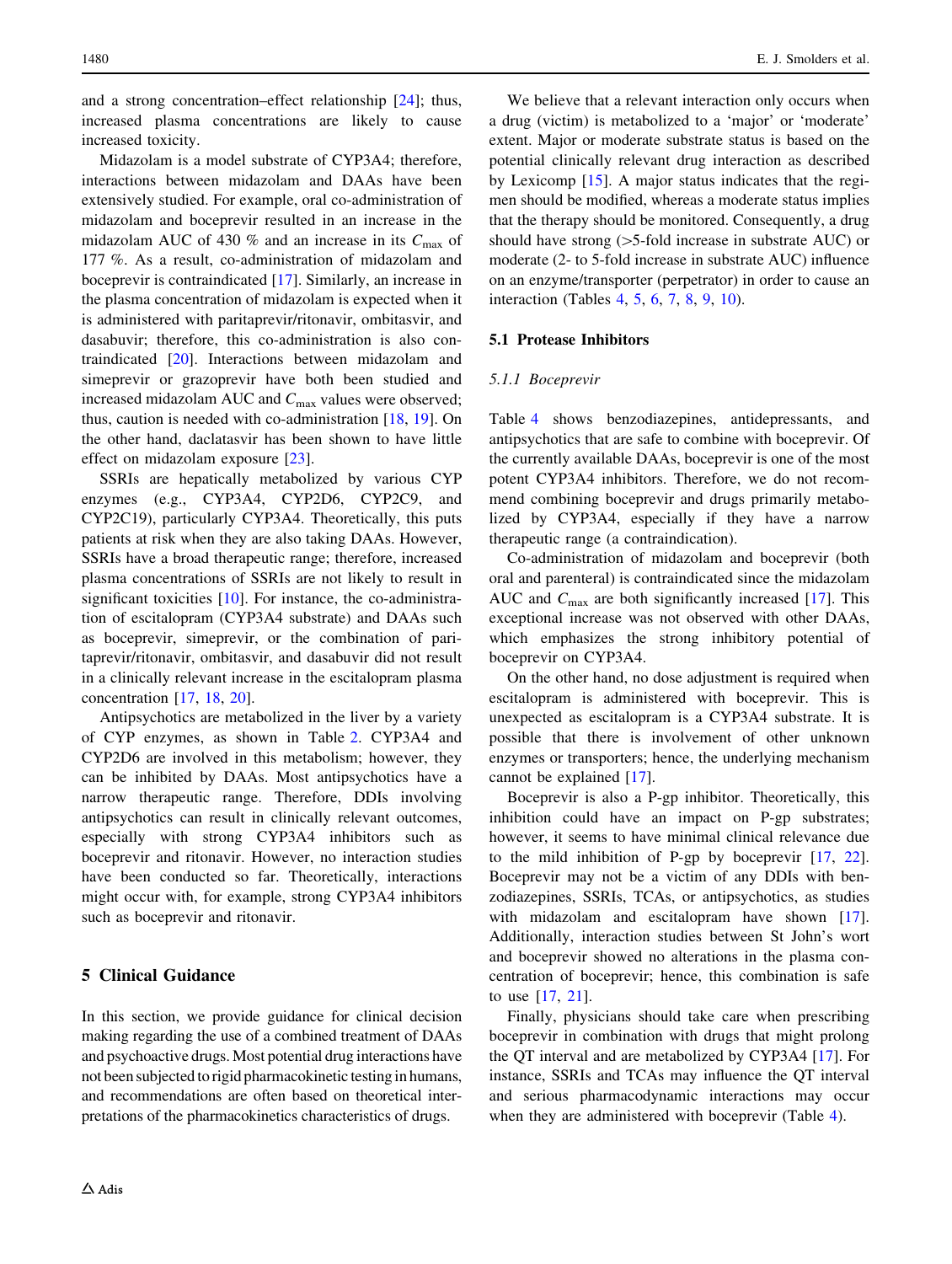<span id="page-10-0"></span>

|                                         | DAA                           | Drug                                    | DAA AUC                                                                 | DAA C <sub>max</sub>                                                    | DAA C <sub>min</sub>                                                                                                                 | Drug AUC            | Drug $C_{\rm max}$     | Drug C <sub>min</sub> | Recommendation                        | References |
|-----------------------------------------|-------------------------------|-----------------------------------------|-------------------------------------------------------------------------|-------------------------------------------------------------------------|--------------------------------------------------------------------------------------------------------------------------------------|---------------------|------------------------|-----------------------|---------------------------------------|------------|
| Protease inhibitors                     | Boceprevir                    | Escitalopram<br>$(10 \text{ mg})$       | $0.91(0.81 - 1.02)$                                                     | $1.02(0.96 - 1.08)$                                                     |                                                                                                                                      | $0.79(0.72 - 0.87)$ | $0.81(0.76-1.87)$      |                       | No dose adjustment<br><b>DAA/drug</b> | [17, 61]   |
|                                         |                               | Midazolam po<br>$(4 \text{ mg})$        |                                                                         |                                                                         |                                                                                                                                      | 430 % 1             | $177~\%$ $\uparrow$    |                       | Contraindicated                       | [17, 62]   |
|                                         |                               | St John's wort<br>$(600 \text{ mg})$    | $0.91(0.87 - 0.96)$                                                     | $0.94(0.81 - 1.07)$                                                     | $1.00(0.79 - 1.26)$                                                                                                                  | $1.23(1.10 - 1.38)$ | $1.32(1.16 - 4.52)$    | 1.37 (1.19-1.58)      | No dose adjustment<br><b>DAA/drug</b> | [21]       |
|                                         | Simeprevir                    | Escitalopram<br>$(10 \text{ mg})$       | $0.75(0.68 - 0.83)$                                                     | $0.80(0.71 - 0.89)$                                                     | $0.68$ $(0.59 - 0.79)$                                                                                                               | $1.00(0.97 - 1.03)$ | $1.03(0.99 - 1.07)$    | $1.00(0.95 - 1.05)$   | No dose adjustment<br><b>DAA/drug</b> | [18, 63]   |
|                                         |                               | $(0.075 \text{ mg/kg})$<br>Midazolam po |                                                                         |                                                                         |                                                                                                                                      | 1.45 (1.35-1.57)    | 1.31 (1.19-1.45)       |                       | Caution when co-<br>administered      | $[18]$     |
|                                         |                               | $(0.025 \text{ mg/kg})$<br>Midazolam iv |                                                                         |                                                                         |                                                                                                                                      | $1.10(0.95 - 1.26)$ | $0.78$ $(0.52 - 1.17)$ |                       | No dose adjustment<br><b>DAA/drug</b> | [18]       |
|                                         | Grazoprevir <sup>a</sup>      | $(2 \text{ mg/mL})$<br>Midazolam        |                                                                         |                                                                         |                                                                                                                                      | $1.34(1.29-1.39)$   | $1.15(1.01 - 1.31)$    |                       |                                       | [19]       |
| NS5A inhibitors                         | Daclatasvir                   | Escitalopram<br>$(10~\mathrm{mg})$      | 1.12 (1.01-1.26)                                                        | 1.14 (0.98-1.32)                                                        | 1.23 (1.09-1.38)                                                                                                                     | $1.05(1.02 - 1.08)$ | $1.00(0.92 - 1.08)$    | $1.10(1.04 - 1.16)$   | No dose adjustment<br><b>DAA/drug</b> | [23]       |
|                                         |                               | Midazolam<br>$(5 \text{ mg})$           |                                                                         |                                                                         |                                                                                                                                      | $0.87(0.83 - 0.92)$ | $0.95(0.88 - 1.04)$    |                       | No dose adjustment<br><b>DAA/drug</b> | [23]       |
|                                         | Ledipasvir                    | No DDIs studied                         |                                                                         |                                                                         |                                                                                                                                      |                     |                        |                       |                                       |            |
| polymerase<br>inhibitors<br><b>NSSB</b> | Sofosbuvir                    | No DDIs studied                         |                                                                         |                                                                         |                                                                                                                                      |                     |                        |                       |                                       |            |
| combinations<br>Fixed-dose              | OBV, and<br>ritonavir,<br>PTV | Escitalopram<br>$(10~{\rm mg})^{\rm a}$ | OBV: 1.02 (1.00-1.05)<br>PTV: 0.98 (0.85-1.14)                          | OBV: 1.09 (1.01-1.18)<br>PTV: 1.12 (0.88-1.43)                          | OBV: 0.97 (0.92-1.02)<br>PTV: 0.71 (0.56-0.89)                                                                                       | $0.87(0.80 - 0.95)$ | $1.00(0.96 - 1.05)$    |                       | No dose adjustment<br><b>DAA/drug</b> | [20, 31]   |
|                                         | DSV                           |                                         | DSV: 1.01 (0.93-1.10)                                                   | DSV: 1.10 (0.95-1.27)                                                   | DSV: 0.89 (0.79-1.00)                                                                                                                |                     |                        |                       |                                       |            |
|                                         |                               | $(60 \text{ mg})^a$<br>Duloxetine       | OBV: 1.00 (0.95-1.06)<br>DSV: 0.92 (0.81-1.04)<br>PTV: 0.83 (0.62-1.10) | OBV: 0.98 (0.88-1.08)<br>DSV: 0.94 (0.81-1.09)<br>PTV: 0.79 (0.53-1.16) | PTV: 0.77 (0.65-0.91)<br>OBV: 1.01 (0.96-1.06)<br>DSV: 0.88 (0.76-1.01)                                                              | $0.75(0.67 - 0.83)$ | $0.79(0.67 - 0.94)$    |                       | No dose adjustment<br><b>DAA/drug</b> | [20, 31]   |
|                                         |                               | $Z$ olpidem<br>(5 mg) <sup>a</sup>      | 85)<br>PTV: 0.68 (0.55-0.                                               | PTV: 0.63 (0.46-0.86)                                                   | PTV: 1.23 (1.10-1.38)                                                                                                                | $0.95(0.74 - 1.23)$ | $0.94(0.76 - 1.16)$    |                       | No dose adjustment                    | [20, 31]   |
|                                         |                               |                                         | OBV: 1.03 (1.00-1.07)                                                   | OBV: 1.07 (1.00-1.15)                                                   | OBV: 1.04 (1.00-1.08)                                                                                                                |                     |                        |                       | <b>DAA/drug</b>                       |            |
|                                         |                               |                                         | DSV: 0.95 (0.84-1.08)                                                   | DSV: 0.93 (0.84-1.03)                                                   | DSV: 0.92 (0.83-1.01)                                                                                                                |                     |                        |                       |                                       |            |
|                                         |                               | Alprazolam<br>$(0.5 \text{ mg})^a$      | PTV: 0.96 (0.73-1.27)                                                   | PTV: 0.91 (0.64-1.31)                                                   | PTV: 1.12 (1.02-1.23)                                                                                                                | $1.34(1.15 - 1.55)$ | $1.09(1.03 - 1.15)$    |                       | No dose adjustment<br><b>DAA/drug</b> | [20, 31]   |
|                                         |                               |                                         | OBV: 1.00 (0.96-1.04)<br>DSV: 0.98 (0.87-1.11)                          | OBV: 0.98 (0.93-1.04)<br>DSV: 0.93 (0.83-1.04)                          | OBV: 0.98 (0.93-1.04)<br>DSV: 1.00 (0.87-1.15)                                                                                       |                     |                        |                       |                                       |            |
|                                         |                               | Diazepam                                | PTV: 0.91 (0.78-1.07)                                                   | PTV: 0.95 (0.77-1.15)                                                   | PTV: 0.92 (0.82-1.03)                                                                                                                | $0.78(0.73 - 0.82)$ | 1.18 (1.07-1.30)       |                       | No dose adjustment                    | [32]       |
|                                         |                               | $(2 \; m g)^a$                          | OBV: 0.98 (0.93-1.03)                                                   | OBV: 1.00 (0.93-1.08)                                                   | OBV: 0.93 (0.68-0.98)                                                                                                                |                     |                        |                       | <b>DAA/drug</b>                       |            |
|                                         |                               |                                         | DSV: 1.01 (0.94-1.06)                                                   | DSV: 1.05 (0.98-1.13)                                                   | DSV: 1.05 (0.98-1.12)                                                                                                                |                     |                        |                       |                                       |            |
|                                         | PTV/                          | Duloxetine                              | PTV: 0.96 (0.70-1.32)                                                   | PTV: 1.07 (0.63-1.81)                                                   | PTV: 0.93 (0.76-1.14)                                                                                                                |                     |                        |                       |                                       | [20]       |
|                                         | and $OBV$<br>ritonavir        | $(60 \text{ mg})$                       |                                                                         |                                                                         |                                                                                                                                      |                     |                        |                       |                                       |            |
|                                         |                               |                                         |                                                                         |                                                                         | When possible, geometric mean ratios (with 90 % confidence intervals in parentheses) are presented; otherwise, percentages are shown |                     |                        |                       |                                       |            |

AUC area under the concentration-time curve,  $C_{max}$  maximum plasma concentration,  $C_{min}$  minimum plasma concentration, DAA direct-acting antiviral, DDAs drug-drug interactions, DSV dasabuvir, iv intravenous, OBV ombitasvi AUC area under the concentration-time curve,  $C_{mn}$  maximum plasma concentration,  $C_{mn}$  minimum plasma concentration, DAA direct-acting antiviral, DDIs drug-drug interactions, DSV dasabuvir, iv intravenous, OBV ombitasvi paritaprevir,  $\uparrow$  indicates increase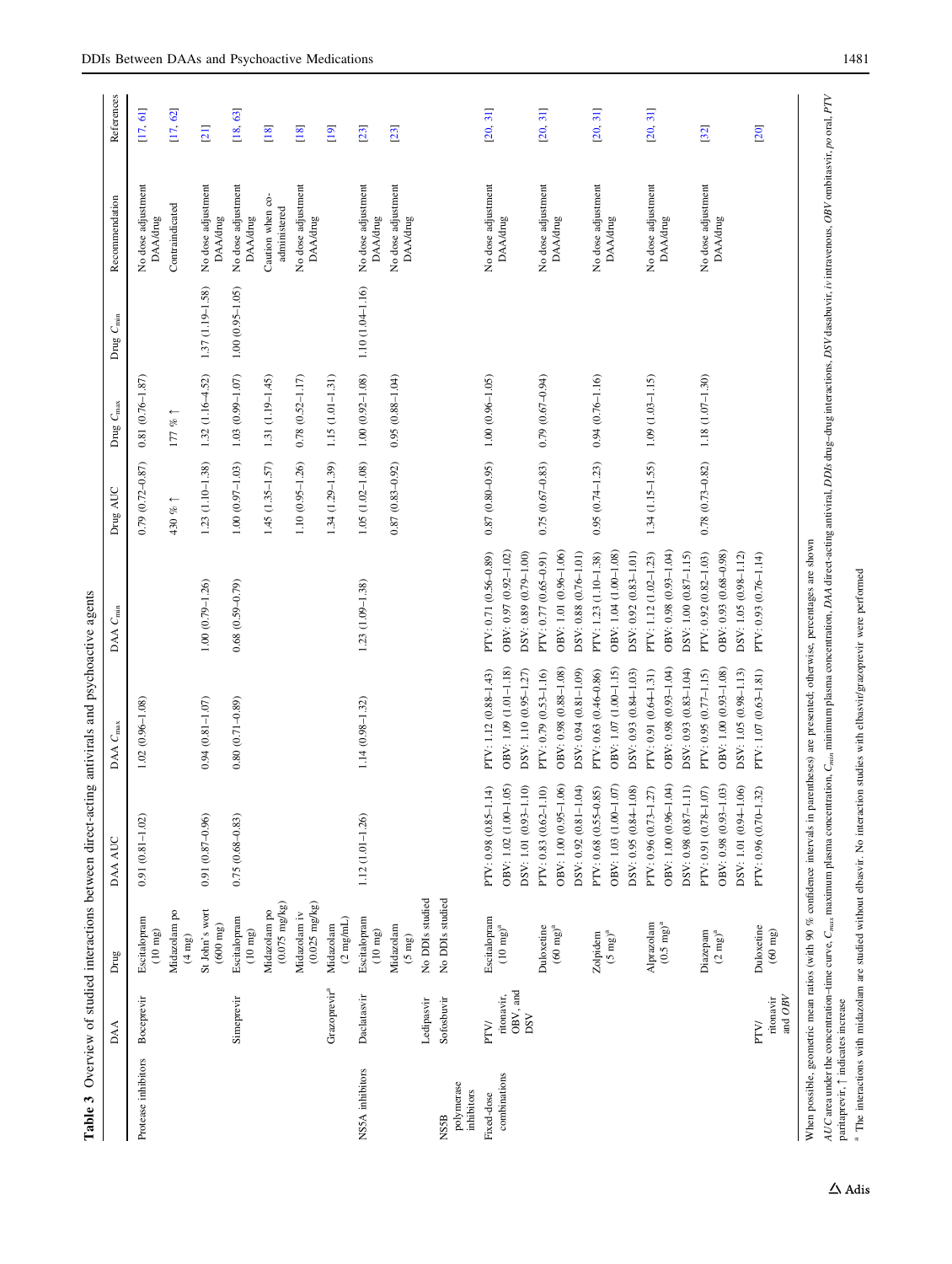<span id="page-11-0"></span>Table 4 Overview of safe options for and contraindicated psychoactive agents that have a potential interaction with boceprevir

| Class of psychoactive agent | Safe options               | Contraindicated                  | Potential interaction     | Unknown         |
|-----------------------------|----------------------------|----------------------------------|---------------------------|-----------------|
| Benzodiazepines             | Bromazepam                 | Midazolam (oral and intravenous) | Alprazolam                | Loprazolam      |
|                             | Clobazam                   |                                  | Brotizolam                |                 |
|                             | Flunitrazepam              |                                  | Chlordiazepoxide          |                 |
|                             | Lorazepam                  |                                  | Clorazepate               |                 |
|                             | Lormetazepam               |                                  | Diazepam                  |                 |
|                             | Nitrazepam                 |                                  | Flurazepam                |                 |
|                             | Oxazepam                   |                                  | Zolpidem                  |                 |
|                             | Prazepam                   |                                  | Zopiclone                 |                 |
|                             | Temazepam                  |                                  |                           |                 |
| Antidepressants             | <b>SSRIs</b>               | N/A                              | <b>SSRIs</b>              | N/A             |
|                             | Citalopram <sup>a</sup>    |                                  | Trazodone                 |                 |
|                             | Duloxetine                 |                                  | Venlafaxine               |                 |
|                             | Escitalopram <sup>a</sup>  |                                  | Vortioxetine              |                 |
|                             | Fluoxetineb                |                                  | <b>TCAs</b>               |                 |
|                             | Fluvoxamine                |                                  | N/A                       |                 |
|                             | Paroxetineb                |                                  | Others                    |                 |
|                             | Sertralineb                |                                  | N/A                       |                 |
|                             | <b>TCAs</b>                |                                  |                           |                 |
|                             | Amitriptylineb             |                                  |                           |                 |
|                             | Clomipramine <sup>c</sup>  |                                  |                           |                 |
|                             | Dosulepin                  |                                  |                           |                 |
|                             | Doxepin <sup>b</sup>       |                                  |                           |                 |
|                             | Imipramine <sup>c</sup>    |                                  |                           |                 |
|                             | Maprotiline                |                                  |                           |                 |
|                             | Nortriptyline <sup>c</sup> |                                  |                           |                 |
|                             | Others                     |                                  |                           |                 |
|                             | Agomelatine                |                                  |                           |                 |
|                             | Bupropion                  |                                  |                           |                 |
|                             | Lithium salts <sup>c</sup> |                                  |                           |                 |
|                             | Mianserin                  |                                  |                           |                 |
|                             | Mirtazapine <sup>c</sup>   |                                  |                           |                 |
|                             | Moclobemide                |                                  |                           |                 |
|                             | St John's wort             |                                  |                           |                 |
| Antipsychotics              | Clozapine <sup>c</sup>     | Pimozide <sup>a</sup>            | Aripiprazole <sup>c</sup> | Chlorprothixene |
|                             | Flupentixol                | Quetiapine                       | Bromperidol               | Penfluridol     |
|                             | Fluphenazine               |                                  | Haloperidol <sup>a</sup>  | Pericyazine     |
|                             | Fluspirilene               |                                  | Lurasidone                | Pipamperone     |
|                             | Olanzapine <sup>c</sup>    |                                  | Risperidone <sup>c</sup>  |                 |
|                             | Paliperidone <sup>c</sup>  |                                  | Sertindole <sup>c</sup>   |                 |
|                             | Perphenazine               |                                  |                           |                 |
|                             | Sulpride <sup>a</sup>      |                                  |                           |                 |
|                             | Tiapride                   |                                  |                           |                 |
|                             | Zuclopenthixol             |                                  |                           |                 |

N/A not applicable, SSRIs selective serotonin reuptake inhibitors, TCAs tricyclic antidepressants

<sup>a</sup> Known risk for prolongation of the QT interval [\(http://www.crediblemeds.org\)](http://www.crediblemeds.org)

<sup>b</sup> Conditional risk for prolongation of the QT interval (<http://www.crediblemeds.org>)

<sup>c</sup> Possible risk for prolongation of the QT interval [\(http://www.crediblemeds.org](http://www.crediblemeds.org))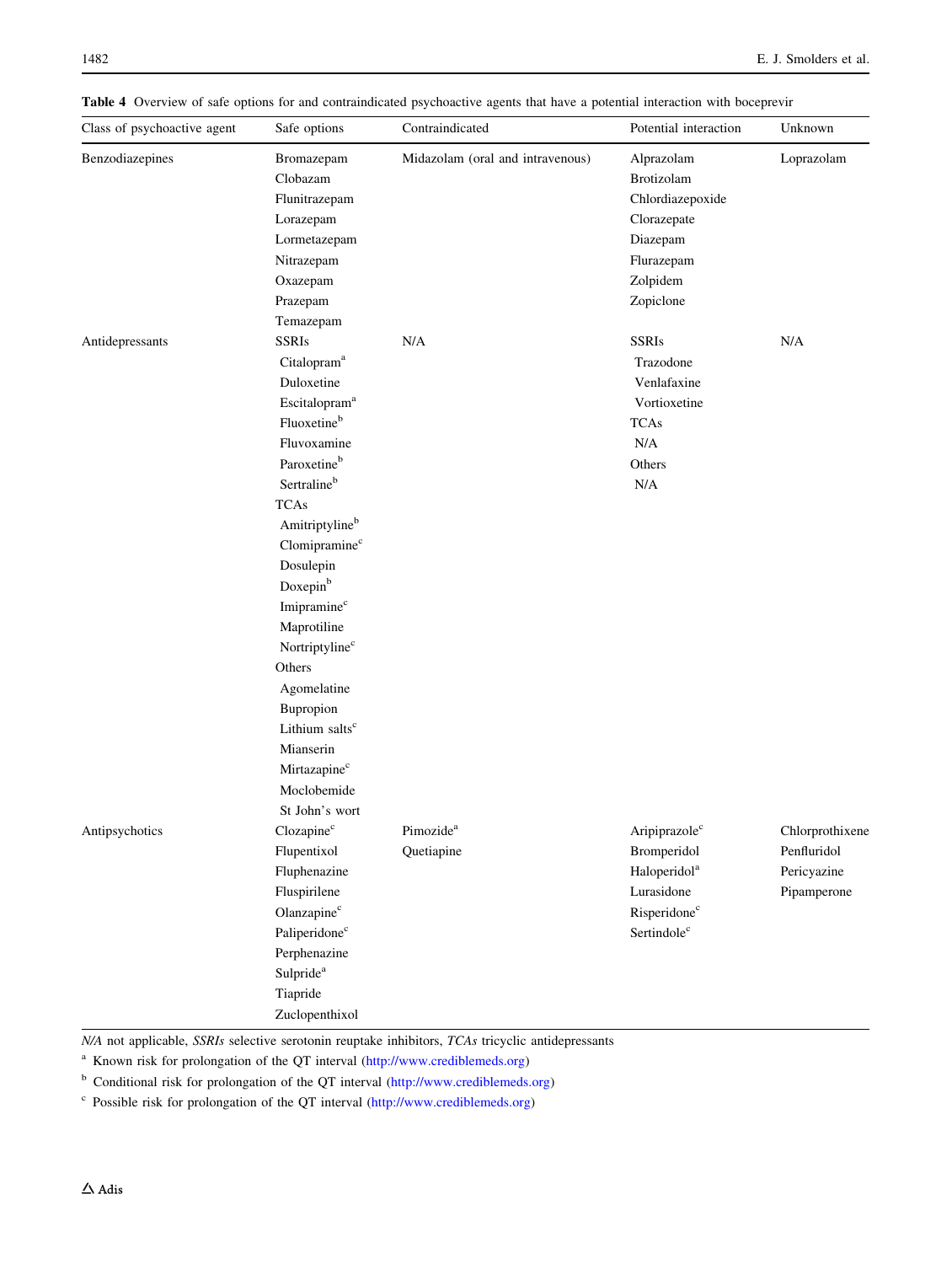<span id="page-12-0"></span>Table 5 Overvie

| <b>Table 5</b> Overview of safe<br>options for and contraindicated | Class of psychoactive agent | Safe options   | Contraindicated | Potential interaction | Unknown         |
|--------------------------------------------------------------------|-----------------------------|----------------|-----------------|-----------------------|-----------------|
| psychoactive agents that have a<br>potential interaction with      | Benzodiazepine              | Bromazepam     | N/A             | Alprazolam            | Loprazolam      |
| simeprevir                                                         |                             | Flunitrazepam  |                 | Brotizolam            |                 |
|                                                                    |                             | Lorazepam      |                 | Chlordiazepoxide      |                 |
|                                                                    |                             | Lormetazepam   |                 | Clobazam              |                 |
|                                                                    |                             | Midazolam iv   |                 | Clorazepate acid      |                 |
|                                                                    |                             | Nitrazepam     |                 | Diazepam              |                 |
|                                                                    |                             | Oxazepam       |                 | Flurazepam            |                 |
|                                                                    |                             | Prazepam       |                 | Midazolam po          |                 |
|                                                                    |                             | Temazepam      |                 | Zolpidem              |                 |
|                                                                    |                             |                |                 | Zopiclone             |                 |
|                                                                    | Antidepressants             | <b>SSRIs</b>   | N/A             | <b>SSRIs</b>          | N/A             |
|                                                                    |                             | Citalopram     |                 | Trazodone             |                 |
|                                                                    |                             | Duloxetine     |                 | Venlafaxine           |                 |
|                                                                    |                             | Escitalopram   |                 | Vortioxetine          |                 |
|                                                                    |                             | Fluoxetine     |                 | <b>TCAs</b>           |                 |
|                                                                    |                             | Fluvoxamine    |                 | Amitriptyline         |                 |
|                                                                    |                             | Paroxetine     |                 | Nortriptyline         |                 |
|                                                                    |                             | Sertraline     |                 | Others                |                 |
|                                                                    |                             | <b>TCAs</b>    |                 | Mirtazapine           |                 |
|                                                                    |                             | Clomipramine   |                 | St John's wort        |                 |
|                                                                    |                             | Dosulepin      |                 |                       |                 |
|                                                                    |                             | Doxepin        |                 |                       |                 |
|                                                                    |                             | Imipramine     |                 |                       |                 |
|                                                                    |                             | Maprotiline    |                 |                       |                 |
|                                                                    |                             | Others         |                 |                       |                 |
|                                                                    |                             | Agomelatine    |                 |                       |                 |
|                                                                    |                             | Bupropion      |                 |                       |                 |
|                                                                    |                             | Lithium salts  |                 |                       |                 |
|                                                                    |                             | Mianserin      |                 |                       |                 |
|                                                                    |                             | Moclobemide    |                 |                       |                 |
|                                                                    | Antipsychotics              | Clozapine      | N/A             | Aripiprazole          | Chlorprothixene |
|                                                                    |                             | Flupentixol    |                 | Bromperidol           | Penfluridol     |
|                                                                    |                             | Fluspirilene   |                 | Haloperidol           | Pericyazine     |
|                                                                    |                             | Fluphenazine   |                 | Lurasidone            | Pipamperone     |
|                                                                    |                             | Olanzapine     |                 | Paliperidone          |                 |
|                                                                    |                             | Perphenazine   |                 | Pimozide              |                 |
|                                                                    |                             | Sulpride       |                 | Quetiapine            |                 |
|                                                                    |                             | Tiapride       |                 | Risperidone           |                 |
|                                                                    |                             | Zuclopenthixol |                 | Sertindole            |                 |

 $iv$  intravenous, N/A not applicable,  $po$  oral, SSRIs selective serotonin reuptake inhibitors, TCAs tricyclic antidepressants

## 5.1.2 Simeprevir

Table [4](#page-11-0) shows psychoactive medications that can be safely combined with simeprevir. Simeprevir inhibits intestinal CYP3A4 and therefore only interactions with orally administered medications are relevant. Thus, intravenous midazolam can be used safely with simeprevir but oral midazolam should be used with caution, as the AUC and  $C_{\text{max}}$  of midazolam are increased by 45 and 31 %, respectively, when the two are co-administered [\[18](#page-22-0)].

Studies have been conducted of escitalopram and it can be safely used in combination with simeprevir [[18\]](#page-22-0).

Simeprevir inhibits P-gp and OATP1B1. Simeprevir has a higher impact than boceprevir on the transport activity of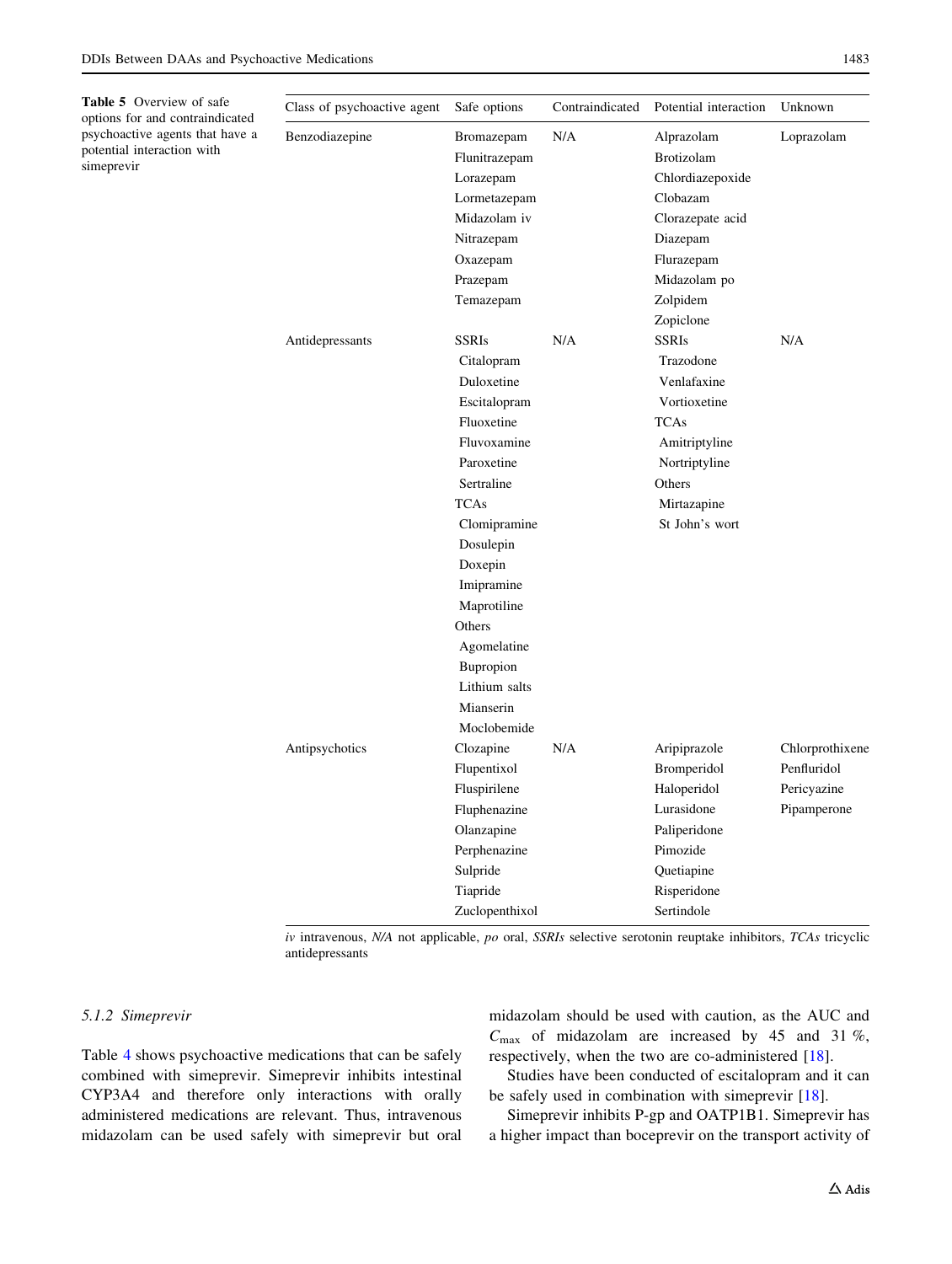<span id="page-13-0"></span>Table 6 Overview of safe options for and contraindicated psychoactive agents that have a potential interaction with daclatasvir

| Benzodiazepine<br>N/A<br>Clobazam<br>Loprazolam<br>Alprazolam<br>Bromazepam<br>Brotizolam<br>Chlordiazepoxide<br>Clorazepate<br>Diazepam<br>Flunitrazepam<br>Flurazepam<br>Lorazepam<br>Lormetazepam<br>Midazolam<br>Oxazepam<br>Nitrazepam<br>Prazepam<br>Temazepam<br>Zolpidem<br>Zopiclone<br><b>SSRIs</b><br>St John's wort<br><b>SSRIs</b><br>N/A<br>Antidepressants<br>$\rm N/A$<br>Citalopram<br><b>TCAs</b><br>Duloxetine<br>Escitalopram<br>Amitriptyline<br>Fluoxetine<br>Nortriptyline<br>Fluvoxamine<br>Others<br>$\rm N/A$<br>Paroxetine<br>Sertraline<br>Trazodone<br>Venlafaxine<br>Vortioxetine<br><b>TCAs</b><br>Clomipramide<br>Dosulepin<br>Doxepin<br>Imipramine<br>Maprotiline<br>Others<br>Agomelatine<br>Bupropion<br>Lithium salts<br>Mianserin<br>Mirtazapine | Class of psychoactive agent | Safe options | Contraindicated | Potential interaction | Unknown |
|----------------------------------------------------------------------------------------------------------------------------------------------------------------------------------------------------------------------------------------------------------------------------------------------------------------------------------------------------------------------------------------------------------------------------------------------------------------------------------------------------------------------------------------------------------------------------------------------------------------------------------------------------------------------------------------------------------------------------------------------------------------------------------------|-----------------------------|--------------|-----------------|-----------------------|---------|
|                                                                                                                                                                                                                                                                                                                                                                                                                                                                                                                                                                                                                                                                                                                                                                                        |                             |              |                 |                       |         |
|                                                                                                                                                                                                                                                                                                                                                                                                                                                                                                                                                                                                                                                                                                                                                                                        |                             |              |                 |                       |         |
|                                                                                                                                                                                                                                                                                                                                                                                                                                                                                                                                                                                                                                                                                                                                                                                        |                             |              |                 |                       |         |
|                                                                                                                                                                                                                                                                                                                                                                                                                                                                                                                                                                                                                                                                                                                                                                                        |                             |              |                 |                       |         |
|                                                                                                                                                                                                                                                                                                                                                                                                                                                                                                                                                                                                                                                                                                                                                                                        |                             |              |                 |                       |         |
|                                                                                                                                                                                                                                                                                                                                                                                                                                                                                                                                                                                                                                                                                                                                                                                        |                             |              |                 |                       |         |
|                                                                                                                                                                                                                                                                                                                                                                                                                                                                                                                                                                                                                                                                                                                                                                                        |                             |              |                 |                       |         |
|                                                                                                                                                                                                                                                                                                                                                                                                                                                                                                                                                                                                                                                                                                                                                                                        |                             |              |                 |                       |         |
|                                                                                                                                                                                                                                                                                                                                                                                                                                                                                                                                                                                                                                                                                                                                                                                        |                             |              |                 |                       |         |
|                                                                                                                                                                                                                                                                                                                                                                                                                                                                                                                                                                                                                                                                                                                                                                                        |                             |              |                 |                       |         |
|                                                                                                                                                                                                                                                                                                                                                                                                                                                                                                                                                                                                                                                                                                                                                                                        |                             |              |                 |                       |         |
|                                                                                                                                                                                                                                                                                                                                                                                                                                                                                                                                                                                                                                                                                                                                                                                        |                             |              |                 |                       |         |
|                                                                                                                                                                                                                                                                                                                                                                                                                                                                                                                                                                                                                                                                                                                                                                                        |                             |              |                 |                       |         |
|                                                                                                                                                                                                                                                                                                                                                                                                                                                                                                                                                                                                                                                                                                                                                                                        |                             |              |                 |                       |         |
|                                                                                                                                                                                                                                                                                                                                                                                                                                                                                                                                                                                                                                                                                                                                                                                        |                             |              |                 |                       |         |
|                                                                                                                                                                                                                                                                                                                                                                                                                                                                                                                                                                                                                                                                                                                                                                                        |                             |              |                 |                       |         |
|                                                                                                                                                                                                                                                                                                                                                                                                                                                                                                                                                                                                                                                                                                                                                                                        |                             |              |                 |                       |         |
|                                                                                                                                                                                                                                                                                                                                                                                                                                                                                                                                                                                                                                                                                                                                                                                        |                             |              |                 |                       |         |
|                                                                                                                                                                                                                                                                                                                                                                                                                                                                                                                                                                                                                                                                                                                                                                                        |                             |              |                 |                       |         |
|                                                                                                                                                                                                                                                                                                                                                                                                                                                                                                                                                                                                                                                                                                                                                                                        |                             |              |                 |                       |         |
|                                                                                                                                                                                                                                                                                                                                                                                                                                                                                                                                                                                                                                                                                                                                                                                        |                             |              |                 |                       |         |
|                                                                                                                                                                                                                                                                                                                                                                                                                                                                                                                                                                                                                                                                                                                                                                                        |                             |              |                 |                       |         |
|                                                                                                                                                                                                                                                                                                                                                                                                                                                                                                                                                                                                                                                                                                                                                                                        |                             |              |                 |                       |         |
|                                                                                                                                                                                                                                                                                                                                                                                                                                                                                                                                                                                                                                                                                                                                                                                        |                             |              |                 |                       |         |
|                                                                                                                                                                                                                                                                                                                                                                                                                                                                                                                                                                                                                                                                                                                                                                                        |                             |              |                 |                       |         |
|                                                                                                                                                                                                                                                                                                                                                                                                                                                                                                                                                                                                                                                                                                                                                                                        |                             |              |                 |                       |         |
|                                                                                                                                                                                                                                                                                                                                                                                                                                                                                                                                                                                                                                                                                                                                                                                        |                             |              |                 |                       |         |
|                                                                                                                                                                                                                                                                                                                                                                                                                                                                                                                                                                                                                                                                                                                                                                                        |                             |              |                 |                       |         |
|                                                                                                                                                                                                                                                                                                                                                                                                                                                                                                                                                                                                                                                                                                                                                                                        |                             |              |                 |                       |         |
|                                                                                                                                                                                                                                                                                                                                                                                                                                                                                                                                                                                                                                                                                                                                                                                        |                             |              |                 |                       |         |
|                                                                                                                                                                                                                                                                                                                                                                                                                                                                                                                                                                                                                                                                                                                                                                                        |                             |              |                 |                       |         |
|                                                                                                                                                                                                                                                                                                                                                                                                                                                                                                                                                                                                                                                                                                                                                                                        |                             |              |                 |                       |         |
|                                                                                                                                                                                                                                                                                                                                                                                                                                                                                                                                                                                                                                                                                                                                                                                        |                             |              |                 |                       |         |
|                                                                                                                                                                                                                                                                                                                                                                                                                                                                                                                                                                                                                                                                                                                                                                                        |                             |              |                 |                       |         |
|                                                                                                                                                                                                                                                                                                                                                                                                                                                                                                                                                                                                                                                                                                                                                                                        |                             |              |                 |                       |         |
|                                                                                                                                                                                                                                                                                                                                                                                                                                                                                                                                                                                                                                                                                                                                                                                        |                             |              |                 |                       |         |
|                                                                                                                                                                                                                                                                                                                                                                                                                                                                                                                                                                                                                                                                                                                                                                                        |                             |              |                 |                       |         |
|                                                                                                                                                                                                                                                                                                                                                                                                                                                                                                                                                                                                                                                                                                                                                                                        |                             |              |                 |                       |         |
|                                                                                                                                                                                                                                                                                                                                                                                                                                                                                                                                                                                                                                                                                                                                                                                        |                             |              |                 |                       |         |
|                                                                                                                                                                                                                                                                                                                                                                                                                                                                                                                                                                                                                                                                                                                                                                                        |                             |              |                 |                       |         |
|                                                                                                                                                                                                                                                                                                                                                                                                                                                                                                                                                                                                                                                                                                                                                                                        |                             | Moclobemide  |                 |                       |         |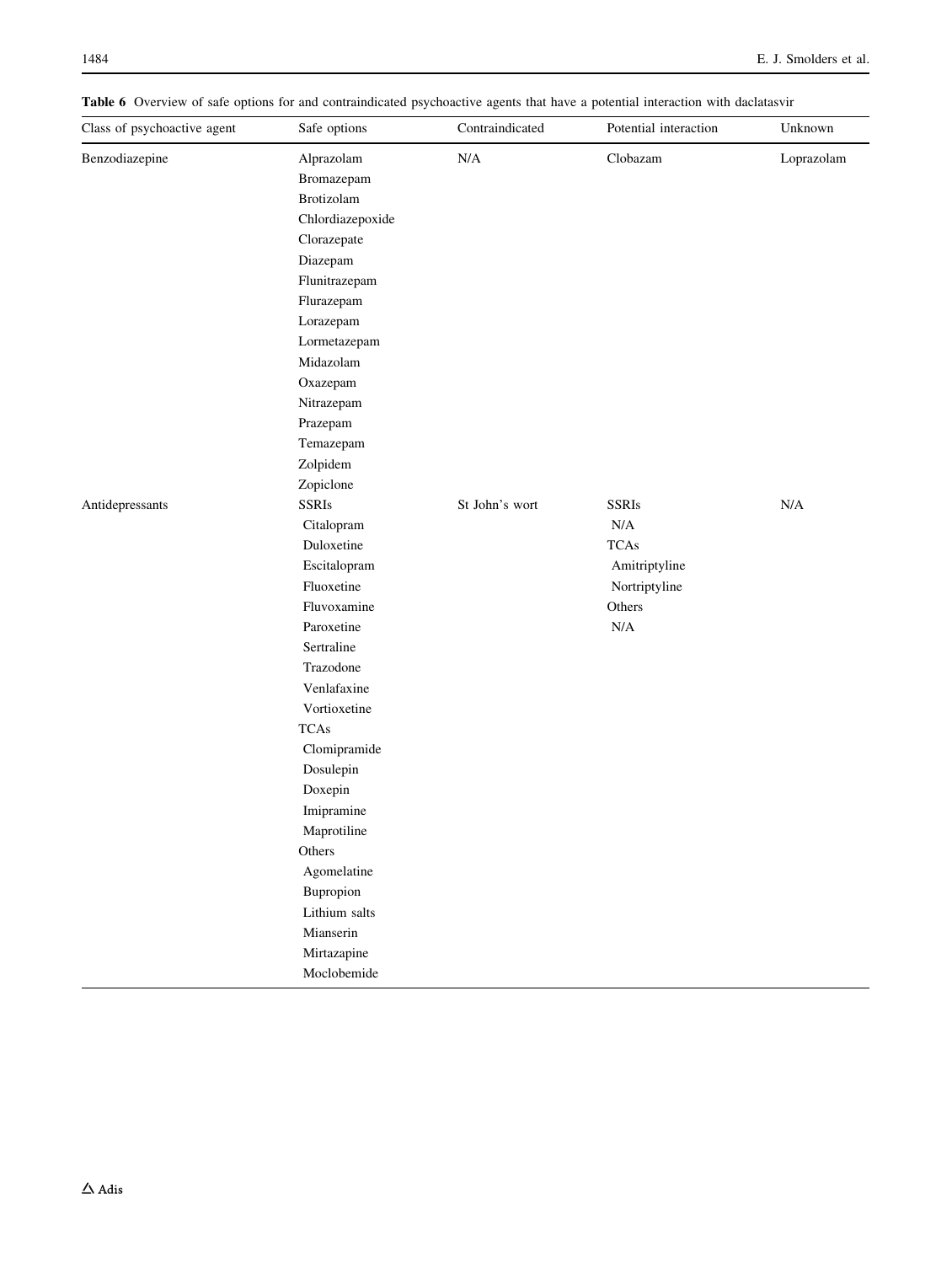#### <span id="page-14-0"></span>Table 6 continued

| Class of psychoactive agent | Safe options   | Contraindicated | Potential interaction | Unknown         |
|-----------------------------|----------------|-----------------|-----------------------|-----------------|
| Antipsychotics              | Aripiprazole   | N/A             | Lurasidone            | Chlorprothixene |
|                             | Bromperidol    |                 | Paliperidone          | Penfluridol     |
|                             | Clozapine      |                 | Risperidone           | Pericyazine     |
|                             | Flupentixol    |                 |                       | Pipamperone     |
|                             | Fluphenazine   |                 |                       |                 |
|                             | Fluspirilene   |                 |                       |                 |
|                             | Haloperidol    |                 |                       |                 |
|                             | Olanzapine     |                 |                       |                 |
|                             | Perphenazine   |                 |                       |                 |
|                             | Pimozide       |                 |                       |                 |
|                             | Quetiapine     |                 |                       |                 |
|                             | Sertindole     |                 |                       |                 |
|                             | Sulpride       |                 |                       |                 |
|                             | Tiapride       |                 |                       |                 |
|                             | Zuclopenthixol |                 |                       |                 |

N/A not applicable, SSRIs selective serotonin reuptake inhibitors, TCAs tricyclic antidepressants

P-gp, as indicated in Sect. [3.3](#page-2-0). Therefore, inhibition of P-gp by simeprevir may lead to a small increase in concentrations of P-gp substrates (e.g., risperidone and nortriptyline) in the brain. However, the clinical relevance seems limited [\[18](#page-22-0)].

Simeprevir is a possible victim of DDIs as it is primarily metabolized by CYP3A4 [\[18](#page-22-0)]. St John's wort may therefore cause a decrease in the plasma concentration of simeprevir as it is a CYP3A4 inducer. Nevertheless, this change might not be clinically relevance since simeprevir exhibits high inter-individual variability in its plasma concentrations [\[25](#page-22-0)].

## 5.2 NS5A Inhibitor

# 5.2.1 Daclatasvir

Daclatasvir has a negligible influence on the activities of CYP3A4 and other CYP enzymes and no dose adjustments were required when it was studied with midazolam [\[23](#page-22-0)]. Based on this information, it is expected that most benzodiazepines, antidepressants, and antipsychotics can be used safely in combination with daclatasvir, as shown in Table [6](#page-13-0). Daclatasvir is metabolized by CYP3A4 and thus inducers and inhibitors of CYP3A4 have the ability to affect the plasma concentrations of daclatasvir [\[23](#page-22-0)]. Most psychoactive drugs do not influence CYP3A4, with the exception of St John's wort; therefore, co-administration of St John's wort and daclatasvir is contraindicated [[23\]](#page-22-0).

#### 5.3 NS5B Polymerase Inhibitor

#### 5.3.1 Sofosbuvir

Sofosbuvir is an NS5B inhibitor and not a perpetrator of DDIs as it has no influence on CYP enzymes or drug transporters; therefore, it has no impact on the plasma concentrations of psychoactive drugs [\[26](#page-22-0)]. However, an unexpected interaction has occurred involving sofosbuvir and the antiarrhythmic agent amiodarone. This indicates that not every DDI can be predicted based on the activities of CYP, UGT, or drug transporters. The mechanism and the specific role of sofosbuvir in the interaction was uncertain because other DAAs (daclatasvir, simeprevir, and ledipasvir) were simultaneously administered and could have been involved in causing the interaction [[27,](#page-22-0) [28](#page-22-0)]. Additionally, it could also be caused by a pharmacodynamic interaction.

Sofosbuvir is metabolized in the liver and intestine; the drug is not a victim of enzymatic DDIs because it is not metabolized by, for example, CYPs or UGTs [[26\]](#page-22-0). Sofosbuvir is a substrate for P-gp and BCRP; hence, interactions may occur with inducers and inhibitors of P-gp. P-gp inducers, e.g., St John's wort, could potentially decrease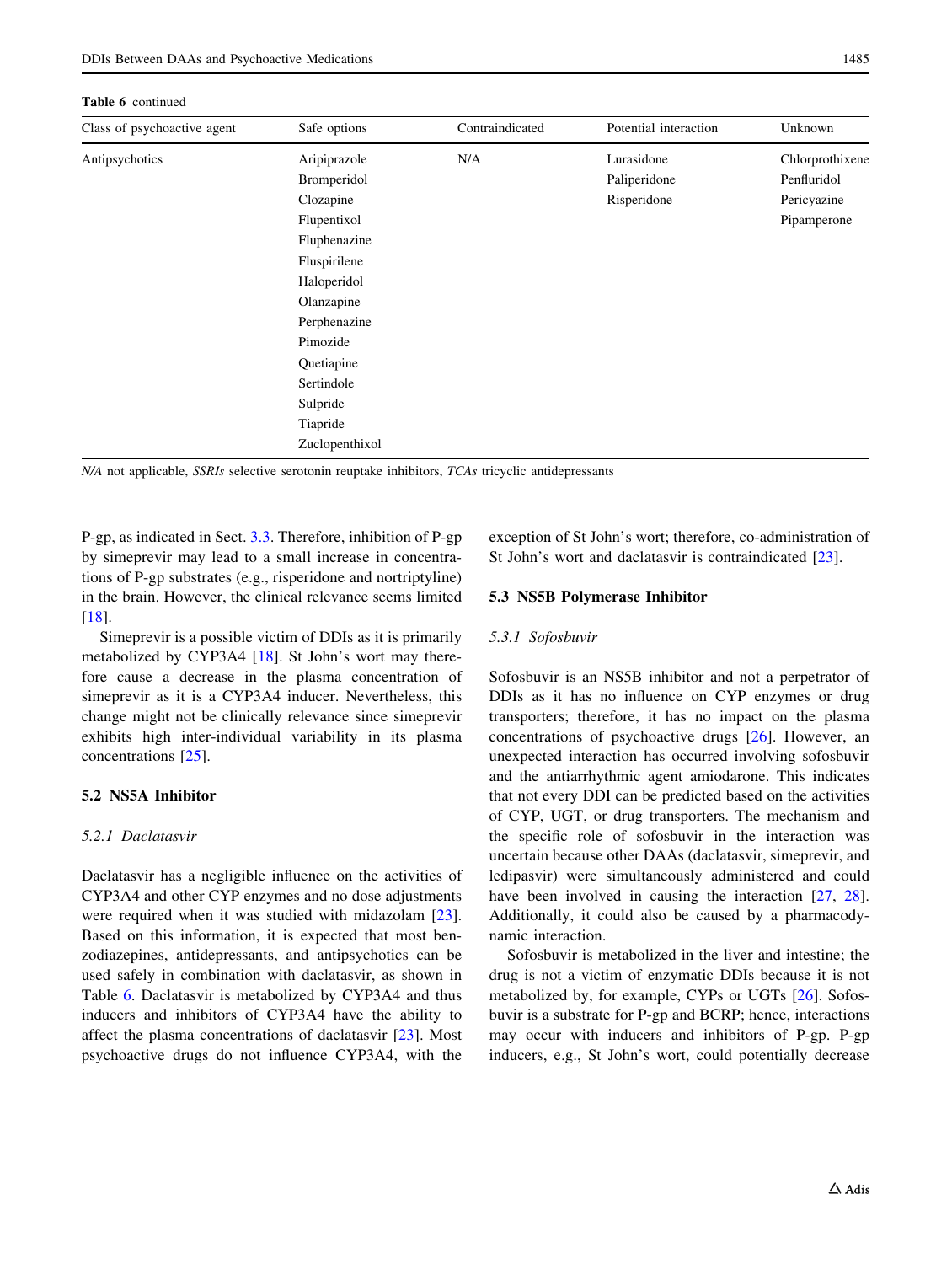<span id="page-15-0"></span>Table 7 Overview of safe options for and contraindicated psychoactive agents that have a potential interaction with ledipasvir

| Class of psychoactive agent | Safe options     | Contraindicated | Potential interaction | Unknown    |
|-----------------------------|------------------|-----------------|-----------------------|------------|
| Benzodiazepine              | Alprazolam       | N/A             | Clobazam              | Loprazolam |
|                             | Bromazepam       |                 |                       |            |
|                             | Brotizolam       |                 |                       |            |
|                             | Chlordiazepoxide |                 |                       |            |
|                             | Clorazepate      |                 |                       |            |
|                             | Diazepam         |                 |                       |            |
|                             | Flunitrazepam    |                 |                       |            |
|                             | Flurazepam       |                 |                       |            |
|                             | Lorazepam        |                 |                       |            |
|                             | Lormetazepam     |                 |                       |            |
|                             | Midazolam        |                 |                       |            |
|                             | Prazepam         |                 |                       |            |
|                             | Nitrazepam       |                 |                       |            |
|                             | Oxazepam         |                 |                       |            |
|                             | Temazepam        |                 |                       |            |
|                             | Zolpidem         |                 |                       |            |
|                             | Zopiclone        |                 |                       |            |
| Antidepressants             | <b>SSRIs</b>     | St John's wort  | <b>SSRIs</b>          |            |
|                             | Citalopram       |                 | $\rm N/A$             |            |
|                             | Duloxetine       |                 | <b>TCAs</b>           |            |
|                             | Escitalopram     |                 | Amitriptyline         |            |
|                             | Fluoxetine       |                 | Nortriptyline         |            |
|                             | Fluvoxamine      |                 | Others                |            |
|                             | Paroxetine       |                 | $\rm N/A$             |            |
|                             | Sertraline       |                 |                       |            |
|                             | Trazodone        |                 |                       |            |
|                             | Venlafaxine      |                 |                       |            |
|                             | Vortioxetine     |                 |                       |            |
|                             | <b>TCAs</b>      |                 |                       |            |
|                             | Clomipramine     |                 |                       |            |
|                             | Dosulepin        |                 |                       |            |
|                             | Doxepin          |                 |                       |            |
|                             | Imipramine       |                 |                       |            |
|                             | Maprotiline      |                 |                       |            |
|                             | Others           |                 |                       |            |
|                             | Agomelatine      |                 |                       |            |
|                             | Bupropion        |                 |                       |            |
|                             | Lithium salts    |                 |                       |            |
|                             | Mianserin        |                 |                       |            |
|                             | Mirtazapine      |                 |                       |            |
|                             | Moclobemide      |                 |                       |            |
|                             |                  |                 |                       |            |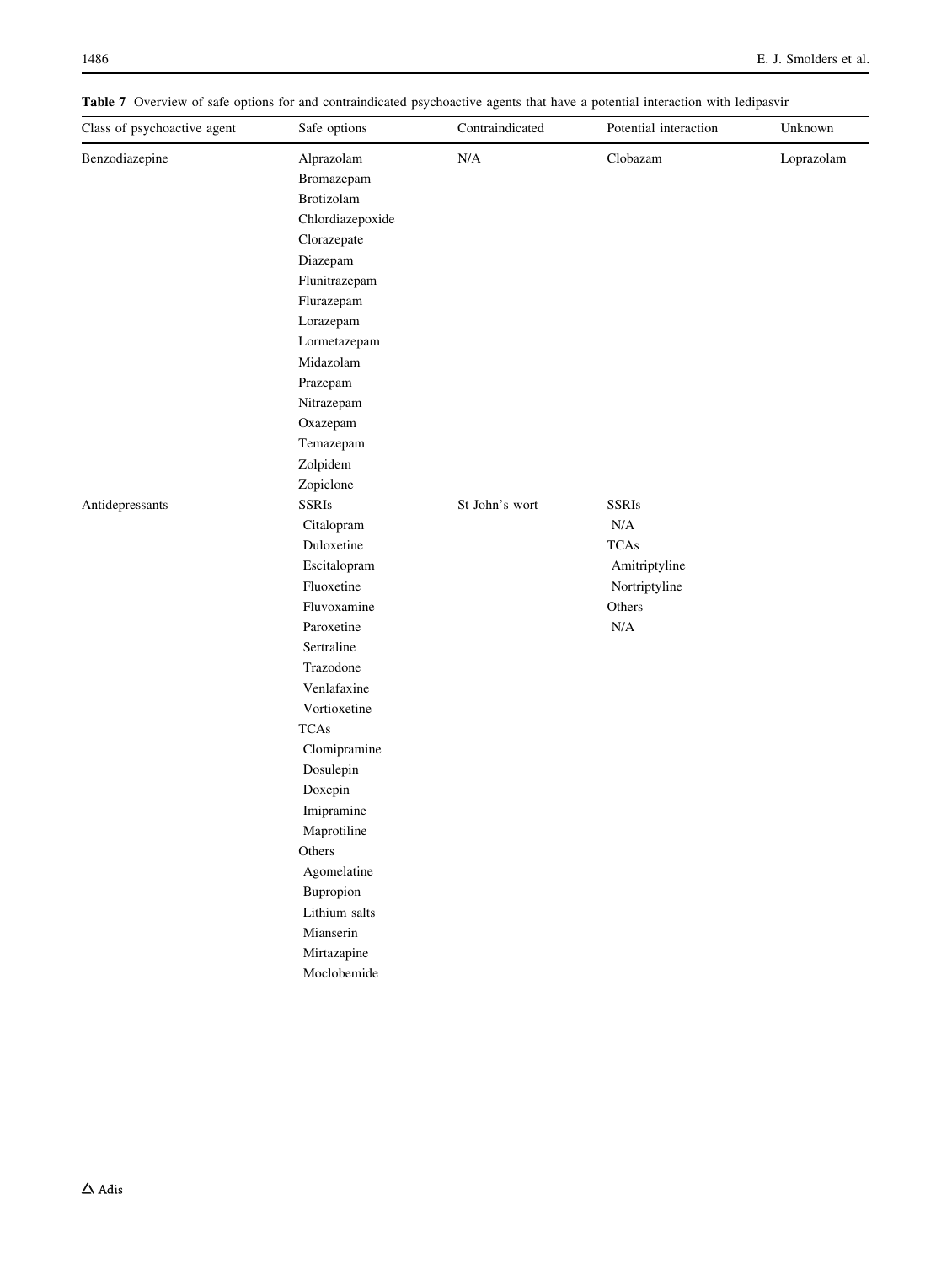<span id="page-16-0"></span>Table 7 continued

| Class of psychoactive agent | Safe options   | Contraindicated | Potential interaction | Unknown         |
|-----------------------------|----------------|-----------------|-----------------------|-----------------|
| Antipsychotics              | Aripiprazole   | N/A             | Lurasidone            | Chlorprothixene |
|                             | Bromperidol    |                 | Paliperidone          | Penfluridol     |
|                             | Clozapine      |                 | Risperidone           | Pericyazine     |
|                             | Flupentixol    |                 |                       | Pipamperone     |
|                             | Fluphenazine   |                 |                       |                 |
|                             | Fluspirilene   |                 |                       |                 |
|                             | Haloperidol    |                 |                       |                 |
|                             | Olanzapine     |                 |                       |                 |
|                             | Perphenazine   |                 |                       |                 |
|                             | Pimozide       |                 |                       |                 |
|                             | Quetiapine     |                 |                       |                 |
|                             | Sertindole     |                 |                       |                 |
|                             | Sulpride       |                 |                       |                 |
|                             | Tiapride       |                 |                       |                 |
|                             | Zuclopenthixol |                 |                       |                 |

N/A not applicable, SSRIs selective serotonin reuptake inhibitors, TCAs tricyclic antidepressants

plasma concentrations of sofosbuvir and result in a decrease in the pharmacological effects of sofosbuvir. Therefore, co-administration of the two drugs is contraindicated. Trazodone is also a possible P-gp inducer and may affect the plasma concentration of sofosbuvir (Table [8](#page-17-0)). Inhibition of P-gp could increase the plasma concentration of sofosbuvir; however, the interaction studies have not been performed in humans [[26\]](#page-22-0). Lastly, the main (inactive) metabolite of sofosbuvir (GS-331007) is not a P-gp substrate [\[26](#page-22-0)].

#### 5.4 Fixed-Dose Combinations

#### 5.4.1 Ledipasvir and Sofosbuvir

Ledipasvir inhibits P-gp and BCRP and may cause interactions with P-gp and BCRP substrates (e.g., risperidone, and nortriptyline) [\[29](#page-22-0)]. P-gp inhibition at the BBB could potentially increase the exposure of these P-gp substrates in the brain. No interaction studies have been performed between ledipasvir and psychoactive agents. Table [7](#page-15-0) shows the psychoactive agents that can be safely used with or potentially interact with ledipasvir.

The metabolism of ledipasvir is unknown but it is mainly excreted unchanged through bile. Thus, ledipasvir is not expected to be a victim of DDIs [[29\]](#page-22-0).

Sofosbuvir is discussed in Sect. [5.3.1](#page-14-0).

#### 5.4.2 Paritaprevir/Ritonavir, Ombitasvir, and Dasabuvir

Ritonavir is a strong CYP3A4 inhibitor but it also influences other CYP enzymes and drug transporters.

Consequently, caution is needed if combining drugs metabolized by CYP3A4 with this fixed-dose regimen (paritaprevir/ritonavir, ombitasvir, and dasabuvir). Psychoactive agents such as duloxetine, escitalopram, zolpidem, alprazolam, and diazepam can be safely administered with this regimen as previous studies have not shown any clinically relevant interactions (Table [9](#page-19-0)) [\[20](#page-22-0), [30–32\]](#page-22-0).

The plasma concentrations of duloxetine did not alter when it was co-administered with the combination regimen [\[20](#page-22-0)]. Duloxetine is a substrate for CYP2D6 and CYP1A2, and ritonavir inhibits CYP2D6 and induces CYP1A2. As no effect was observed when combined with paritaprevir/ ritonavir, ombitasvir, and dasabuvir, it was suggested that the inhibition of CYP2D6 and induction of CYP1A2 occurred to similar extents. We recommend that this combination regimen be used with care in patients receiving medications that are metabolized by CYP2D6 and/or CYP1A2, especially as a previous interaction study on the co-administration of olanzapine (CYP1A2 and CYP2D6 substrate) and ritonavir resulted in decreased olanzapine concentrations [\[33\]](#page-22-0).

It is important to note that CYP2D6 inhibition by ritonavir is dose dependent [\[34](#page-22-0)]. Low-dose ritonavir (100 mg twice daily) had only a mild effect on CYP2D6, as shown with the CYP2D6 substrate desipramine (26 % AUC increase), but the therapeutic dose of ritonavir (600 mg twice daily) had a stronger effect (desipramine AUC increase of 145 %) [\[34–36](#page-22-0)]. However, this fixed-dose HCV regimen contains only 100 mg of ritonavir. Therefore, we expect DDIs only with co-administered drugs that are primarily metabolized by CYP2D6 and that have a narrow therapeutic range. Such drugs are not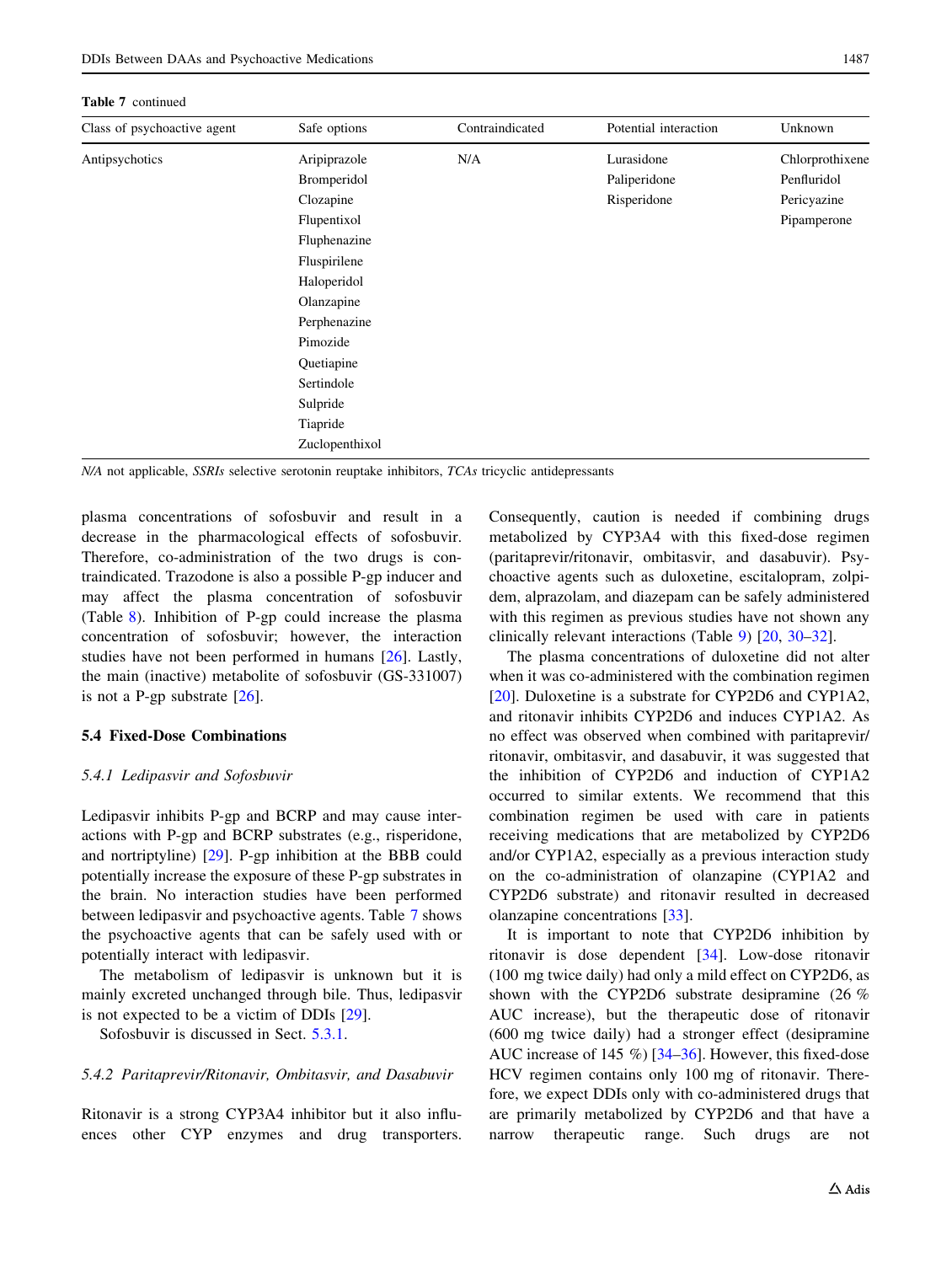<span id="page-17-0"></span>Table 8 Overview of safe options for and contraindicated psychoactive agents that have a potential interaction with sofosbuvir

| Class of psychoactive agent | Safe options     | Contraindicated | Potential interaction | Unknown    |
|-----------------------------|------------------|-----------------|-----------------------|------------|
| Benzodiazepine              | Alprazolam       | N/A             | $\rm N/A$             | Loprazolam |
|                             | Bromazepam       |                 |                       | Nitrazepam |
|                             | Brotizolam       |                 |                       |            |
|                             | Chlordiazepoxide |                 |                       |            |
|                             | Clobazam         |                 |                       |            |
|                             | Clorazepate      |                 |                       |            |
|                             | Diazepam         |                 |                       |            |
|                             | Flunitrazepam    |                 |                       |            |
|                             | Flurazepam       |                 |                       |            |
|                             | Loprazolam       |                 |                       |            |
|                             | Lorazepam        |                 |                       |            |
|                             | Lormetazepam     |                 |                       |            |
|                             | Midazolam        |                 |                       |            |
|                             | Oxazepam         |                 |                       |            |
|                             | Prazepam         |                 |                       |            |
|                             | Temazepam        |                 |                       |            |
|                             | Zolpidem         |                 |                       |            |
|                             | Zopiclone        |                 |                       |            |
| Antidepressants             | <b>SSRIs</b>     | St John's wort  | <b>SSRIs</b>          | $\rm N/A$  |
|                             | Citalopram       |                 | Trazodone             |            |
|                             | Duloxetine       |                 | <b>TCAs</b>           |            |
|                             | Escitalopram     |                 | N/A                   |            |
|                             | Fluoxetine       |                 | Others                |            |
|                             | Fluvoxamine      |                 | $\rm N/A$             |            |
|                             | Paroxetine       |                 |                       |            |
|                             | Sertraline       |                 |                       |            |
|                             | Venlafaxine      |                 |                       |            |
|                             | Vortioxetine     |                 |                       |            |
|                             | <b>TCAs</b>      |                 |                       |            |
|                             | Amitriptyline    |                 |                       |            |
|                             | Clomipramine     |                 |                       |            |
|                             | Dosulepin        |                 |                       |            |
|                             | Doxepin          |                 |                       |            |
|                             | Imipramine       |                 |                       |            |
|                             | Maprotiline      |                 |                       |            |
|                             | Nortriptyline    |                 |                       |            |
|                             | Others           |                 |                       |            |
|                             | Agomelatine      |                 |                       |            |
|                             | Bupropion        |                 |                       |            |
|                             | Lithium salts    |                 |                       |            |
|                             | Mianserin        |                 |                       |            |
|                             | Mirtazapine      |                 |                       |            |
|                             | Moclobemide      |                 |                       |            |
|                             |                  |                 |                       |            |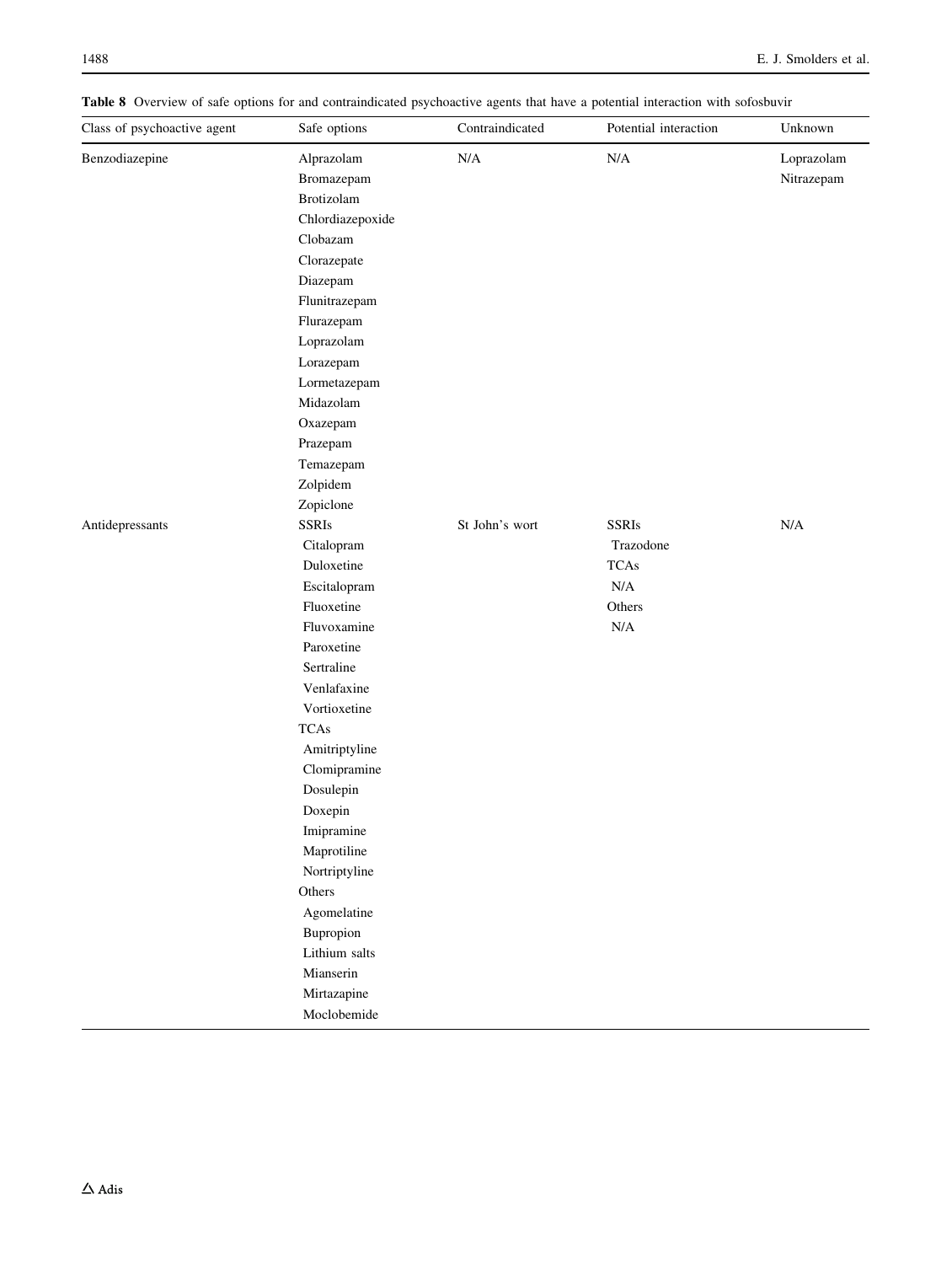#### Table 8 continued

| Class of psychoactive agent | Safe options   | Contraindicated | Potential interaction | Unknown         |
|-----------------------------|----------------|-----------------|-----------------------|-----------------|
| Antipsychotics              | Aripiprazole   | N/A             | Lurasidone            | Chlorprothixene |
|                             | Bromperidol    |                 |                       | Penfluridol     |
|                             | Clozapine      |                 |                       | Pericyazine     |
|                             | Flupentixol    |                 |                       | Pipamperone     |
|                             | Fluphenazine   |                 |                       |                 |
|                             | Fluspirilene   |                 |                       |                 |
|                             | Haloperidol    |                 |                       |                 |
|                             | Olanzapine     |                 |                       |                 |
|                             | Paliperidone   |                 |                       |                 |
|                             | Perphenazine   |                 |                       |                 |
|                             | Pimozide       |                 |                       |                 |
|                             | Quetiapine     |                 |                       |                 |
|                             | Risperidone    |                 |                       |                 |
|                             | Sertindole     |                 |                       |                 |
|                             | Sulpride       |                 |                       |                 |
|                             | Tiapride       |                 |                       |                 |
|                             | Zuclopenthixol |                 |                       |                 |

N/A not applicable, SSRIs selective serotonin reuptake inhibitors, TCAs tricyclic antidepressants

contraindicated with this combination regimen; however, plasma drug concentrations and adverse events should be monitored after co-administration [[34\]](#page-22-0).

Ritonavir also inhibits P-gp; therefore, ritonavir may modify plasma concentrations of P-gp substrates such as risperidone and amitriptyline.

Paritaprevir, ombitasvir, and dasabuvir are inhibitors of UGT and thus benzodiazepines (e.g., lorazepam, lormetazepam, and oxazepam) conjugated by UGT could be victims of interactions (Table  $6$ ) [[20\]](#page-22-0).

#### 5.4.3 Grazoprevir and Elbasvir

Table [10](#page-20-0) shows safe options for psychoactive drugs that can be administered with grazoprevir and elbasvir. Grazoprevir is a mild CYP3A inhibitor as it was observed to increase the plasma concentration of midazolam by only 30 % [\[19](#page-22-0)]. Therefore, CYP3A4 substrates are not contraindicated for co-administration with grazoprevir. However, we recommend that prescribers be aware of possible interactions with drugs that are primarily metabolized by CYP3A4 and have a narrow therapeutic range. There are no reported studies on drug interactions between the grazoprevir/elbasvir combination and psychoactive agents [\[19](#page-22-0)]. Grazoprevir and elbasvir are mainly metabolized by

CYP3A4; thus, they should not be administered with St John's wort and other CYP3A4 inducers or inhibitors [[19\]](#page-22-0) (Table [10\)](#page-20-0).

# 6 Conclusion

In this review we have shown that there is a paucity of experimental data on drug interactions between psychoactive agents and DAAs. Many mechanisms are involved in the metabolism and transport of both classes of drugs, making it difficult to predict which drugs can be safely coadministered to patients.

In our opinion, safe options for concomitant administration should be combinations that have actually been studied in humans, or combinations that are not based on theoretical pharmacokinetic interactions. In addition, all medications used at the start of and during HCV treatment should be inventoried, so that possible DDIs can be evaluated before clinically relevant effects arise. Physicians should also be aware of possible interactions and their consequences. These may include adverse effects caused by increased plasma drug concentrations or reduced efficacy due to decreases in drug exposure. These are of great importance as such issues may also affect adherence to both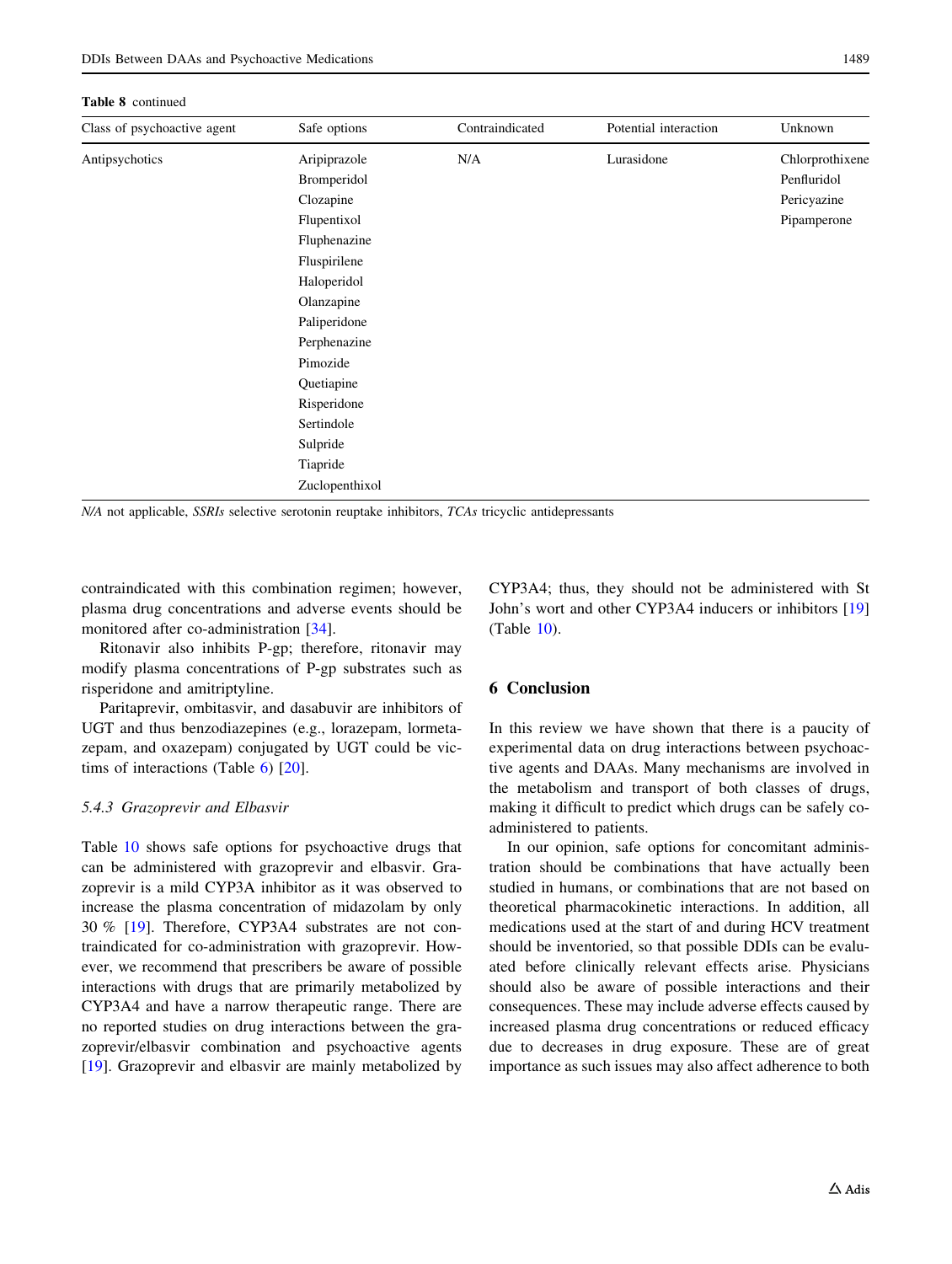<span id="page-19-0"></span>Table 9 Overview of safe options for and contraindicated psychoactive agents that have a potential interaction with paritaprevir, ritonavir, ombitasvir plus dasabuvir

| Class of psychoactive agent | Safe options                   | Contraindicated | Potential interaction      | Unknown         |
|-----------------------------|--------------------------------|-----------------|----------------------------|-----------------|
| Benzodiazepine              | Alprazolam<br>Bromazepam       | Midazolam       | Brotizolam<br>Clorazepate  | Loprazolam      |
|                             | Clobazam                       |                 | Chlordiazepoxide           |                 |
|                             | Diazepam                       |                 | Flurazepam                 |                 |
|                             | Flunitrazepam                  |                 | Lorazepam                  |                 |
|                             | Prazepam                       |                 | Lormetazepam               |                 |
|                             | Nitrazepam                     |                 | Oxazepam                   |                 |
|                             | Zolpidem                       |                 | Temazepam                  |                 |
|                             |                                |                 | Zopiclone                  |                 |
| Antidepressants             | SSRIs                          | St John's wort  | <b>SSRIs</b>               | N/A             |
|                             | Citalopram                     |                 | Fluoxetine <sup>a</sup>    |                 |
|                             | Escitalopram                   |                 | Fluvoxamine <sup>a</sup>   |                 |
|                             | <b>Duloxetine</b> <sup>a</sup> |                 | Paroxetine <sup>a</sup>    |                 |
|                             | TCAs                           |                 | Sertraline                 |                 |
|                             | Dosulepin                      |                 | Trazodone                  |                 |
|                             | Others                         |                 | Venlafaxine <sup>a</sup>   |                 |
|                             | Lithium salts                  |                 | Vortioxetine <sup>a</sup>  |                 |
|                             | Moclobemide                    |                 | <b>TCAs</b>                |                 |
|                             |                                |                 | Amitriptyline <sup>a</sup> |                 |
|                             |                                |                 | Clomipramine               |                 |
|                             |                                |                 | Doxepin <sup>a</sup>       |                 |
|                             |                                |                 | Imipramine <sup>a</sup>    |                 |
|                             |                                |                 | Nortriptyline <sup>a</sup> |                 |
|                             |                                |                 | Maprotiline <sup>a</sup>   |                 |
|                             |                                |                 | Others                     |                 |
|                             |                                |                 | Agomelatine                |                 |
|                             |                                |                 | Bupropion                  |                 |
|                             |                                |                 | Mirtazepine                |                 |
|                             |                                |                 | Mianserin <sup>a</sup>     |                 |
| Antipsychotics              | Fluspirilene                   | Pimozide        | Aripiprazole <sup>a</sup>  | Chlorprothixene |
|                             | Sulpride                       | Quetiapine      | Bromperidol <sup>a</sup>   | Penfluridol     |
|                             | Tiapride                       |                 | Clozapine                  | Pericyazine     |
|                             |                                |                 | Flupentixol <sup>a</sup>   | Pipamperone     |
|                             |                                |                 | Fluphenazine <sup>a</sup>  |                 |
|                             |                                |                 | Haloperidol <sup>a</sup>   |                 |
|                             |                                |                 | Lurasidone                 |                 |
|                             |                                |                 | Olanzapine                 |                 |
|                             |                                |                 | Paliperidone               |                 |
|                             |                                |                 | Perphenazine <sup>a</sup>  |                 |
|                             |                                |                 | Risperidone <sup>a</sup>   |                 |
|                             |                                |                 | Sertindole <sup>a</sup>    |                 |
|                             |                                |                 | Zuclopenthixol             |                 |

N/A not applicable, SSRIs selective serotonin reuptake inhibitors, TCAs tricyclic antidepressants

<sup>a</sup> Substrates of CYP2D6 (Sect.  $5.4.1$ )

DAAs and psychoactive agents. Our final recommendation is that physicians contact pharmacists or clinical pharmacologists for support in managing these interactions.

This review provides an overview of the mechanisms of interactions between DAAs and psychoactive agents. Based on interaction studies, we give recommendations for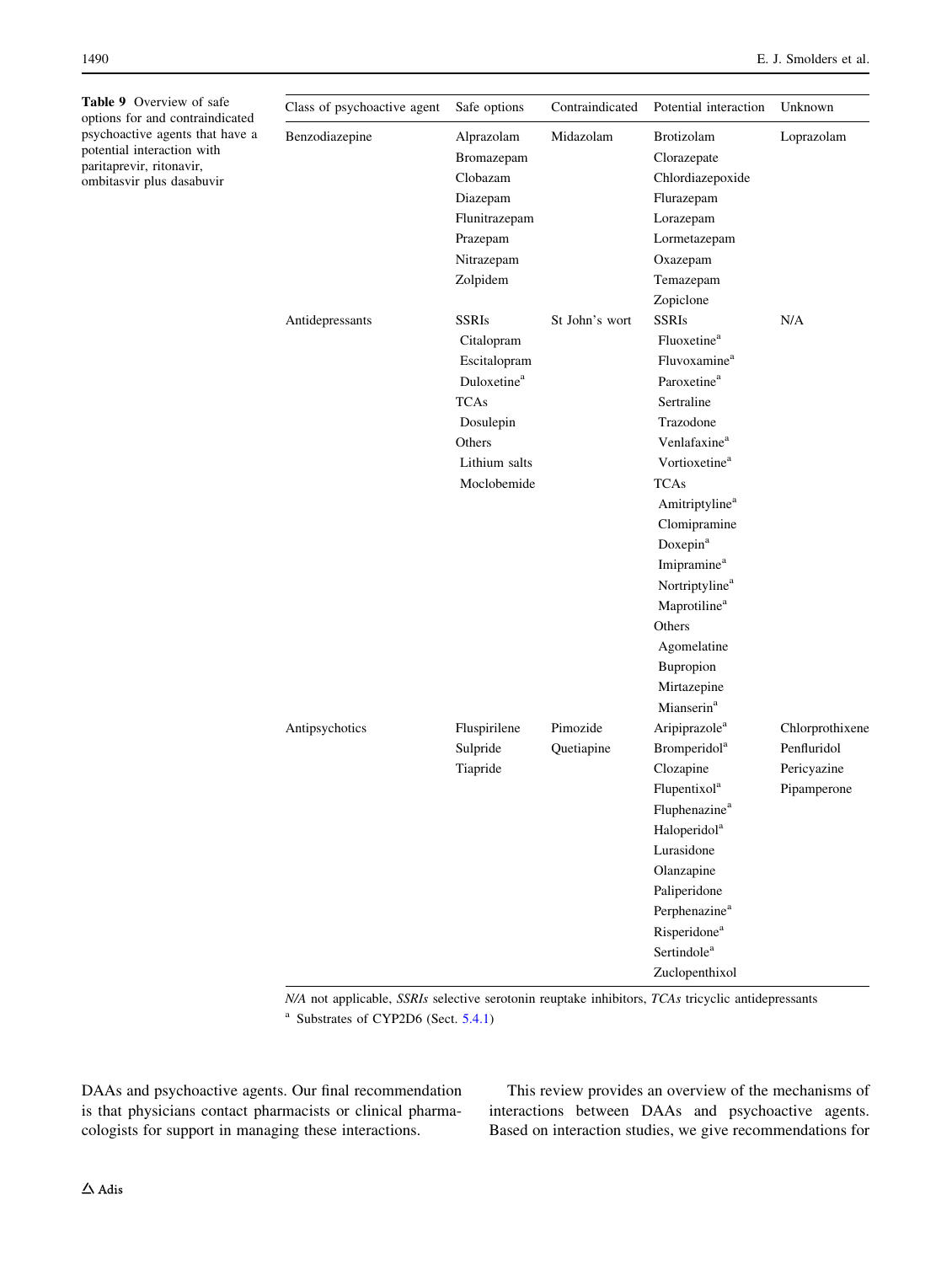<span id="page-20-0"></span>Table 10 Overview of safe options for and contraindicated psychoactive agents that have a potential interaction with grazoprevir plus elbasvir

| Loprazolam |
|------------|
|            |
|            |
|            |
|            |
|            |
|            |
|            |
|            |
|            |
|            |
|            |
|            |
|            |
|            |
|            |
|            |
| $\rm N/A$  |
|            |
|            |
|            |
|            |
|            |
|            |
|            |
|            |
|            |
|            |
|            |
|            |
|            |
|            |
|            |
|            |
|            |
|            |
|            |
|            |
|            |
|            |
|            |
|            |
|            |
|            |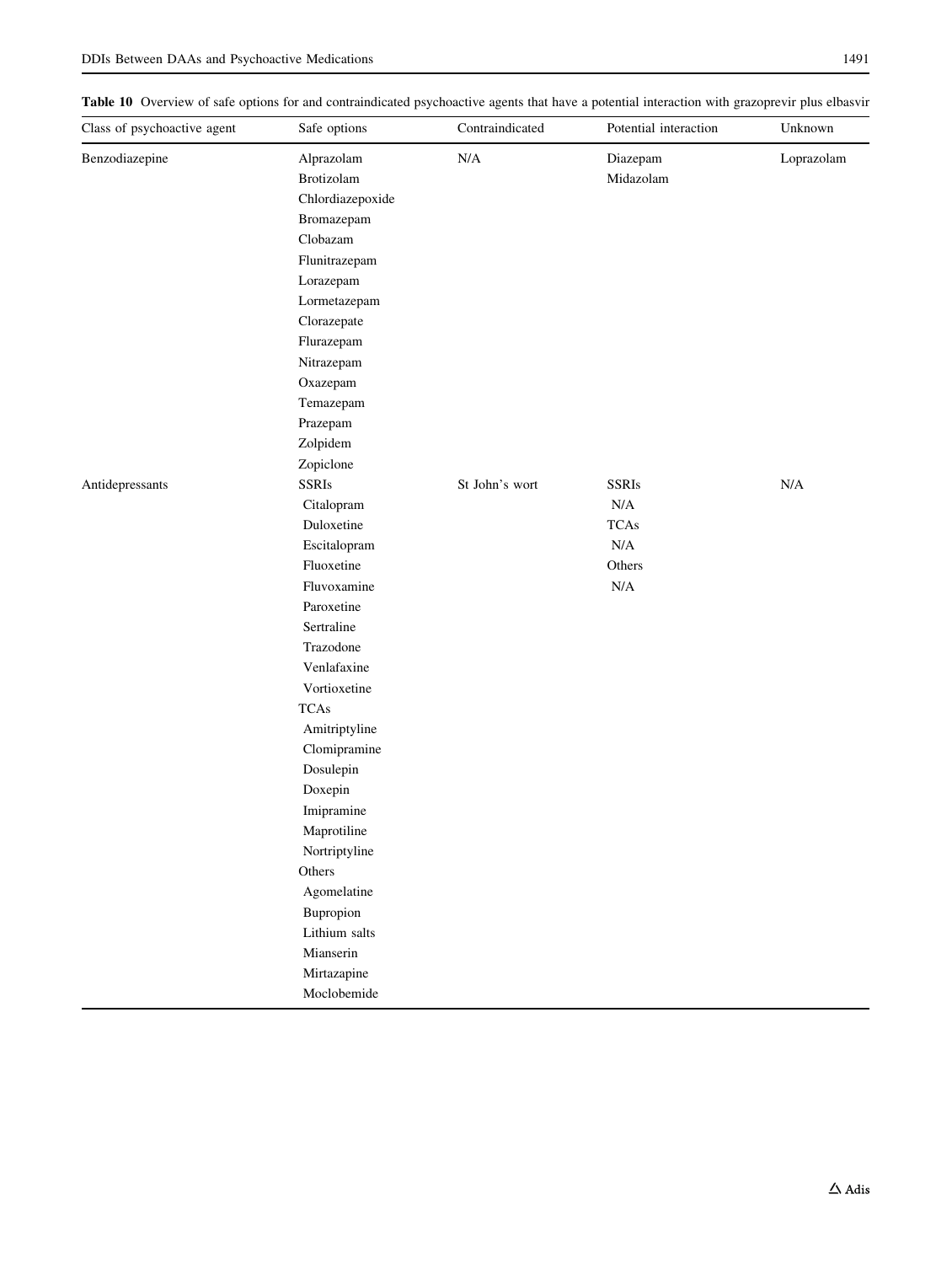#### <span id="page-21-0"></span>Table 10 continued

| Class of psychoactive agent | Safe options   | Contraindicated | Potential interaction | Unknown         |
|-----------------------------|----------------|-----------------|-----------------------|-----------------|
| Antipsychotics              | Aripiprazole   | N/A             | Lurasidone            | Chlorprothixene |
|                             | Bromperidol    |                 |                       | Penfluridol     |
|                             | Clozapine      |                 |                       | Pericyazine     |
|                             | Flupentixol    |                 |                       | Pipamperone     |
|                             | Fluphenazine   |                 |                       |                 |
|                             | Fluspirilene   |                 |                       |                 |
|                             | Haloperidol    |                 |                       |                 |
|                             | Olanzapine     |                 |                       |                 |
|                             | Paliperidone   |                 |                       |                 |
|                             | Perphenazine   |                 |                       |                 |
|                             | Pimozide       |                 |                       |                 |
|                             | Quetiapine     |                 |                       |                 |
|                             | Risperidone    |                 |                       |                 |
|                             | Sertindole     |                 |                       |                 |
|                             | Sulpride       |                 |                       |                 |
|                             | Tiapride       |                 |                       |                 |
|                             | Zuclopenthixol |                 |                       |                 |

N/A not applicable, SSRIs selective serotonin reuptake inhibitors, TCAs tricyclic antidepressants

the co-administration of DAAs and psychoactive agents. The administration of various combinations of drugs results in different potential interactions. It is therefore necessary that theoretical predictions of DDIs be backed with actual drug interaction studies, in order to obtain more conclusive and useful data for clinical applications.

#### Compliance with Ethical Standards

Funding No funding was used in the preparation of this review.

Conflict of interest E.J. Smolders and C.T.M.M. de Kanter declare that they have no conflicts of interest that are directly relevant to the content of this review. R.J. de Knegt received sponsorship/research grants from BMS and Janssen; is a consultant for AbbVie, BMS, Gilead, Roche, and Janssen; and has delivered lectures for AbbVie, Janssen, Gilead, and Roche. J.P.H. Drenth is on the advisory boards for AbbVie, BMS, Gilead, Janssen, and Merck and received sponsorship/research grants from AbbVie and Janssen. D.M. Burger is on the advisory boards for AbbVie, BMS, Gilead, Janssen, and Merck and received sponsorship/research grants from BMS, Janssen, Merck, and Viiv. However, these conflicts of interests did not influence the preparation of this review.

Open Access This article is distributed under the terms of the Creative Commons Attribution-NonCommercial 4.0 International License (http://creativecommons.org/licenses/by-nc/4.0/), which permits any noncommercial use, distribution, and reproduction in any medium, provided you give appropriate credit to the original author(s) and the source, provide a link to the Creative Commons license, and indicate if changes were made.

## References

- 1. Udina M, Castellvi P, Moreno-Espana J, Navines R, Valdes M, Forns X, et al. Interferon-induced depression in chronic hepatitis C: a systematic review and meta-analysis. J Clin Psychiatry. 2012;73(8):1128–38. doi:[10.4088/JCP.12r07694.](http://dx.doi.org/10.4088/JCP.12r07694)
- 2. Schaefer M, Capuron L, Friebe A, Diez-Quevedo C, Robaeys G, Neri S, et al. Hepatitis C infection, antiviral treatment and mental health: a European expert consensus statement. J Hepatol. 2012;57(6):1379–90. doi:[10.1016/j.jhep.2012.07.037](http://dx.doi.org/10.1016/j.jhep.2012.07.037).
- 3. El–Serag HB, Kunik M, Richardson P, Rabeneck L. Psychiatric disorders among veterans with hepatitis C infection. Gastroenterology. 2002;123(2):476–82. doi:[10.1053/gast.2002.34750.](http://dx.doi.org/10.1053/gast.2002.34750)
- 4. Stewart B, Mikocka-Walus A, Morgan J, Colman A, Phelps M, Harley H, et al. Anxiety and depression in Australian chronic hepatitis C outpatients: prevalence and predictors. Australas Psychiatry. 2012;20(6):496–500. doi[:10.1177/1039856212460](http://dx.doi.org/10.1177/1039856212460597) [597](http://dx.doi.org/10.1177/1039856212460597).
- 5. Buckingham E, Schrage E, Cournos F. Why the treatment of mental disorders is an important component of HIV prevention among people who inject drugs. Adv Prev Med. 2013;2013: 690386. doi[:10.1155/2013/690386.](http://dx.doi.org/10.1155/2013/690386)
- 6. Patel N, Nasiri M, Koroglu A, Bliss S, Davis M, McNutt LA, et al. A cross-sectional study comparing the frequency of drug interactions after adding simeprevir- or sofosbuvir-containing therapy to medication profiles of hepatitis C monoinfected patients. Infect Dis Ther. 2015;4(1):67–78.
- 7. Radboud university medical center. Data on file. 2015
- 8. Burger D, Back D, Buggisch P, Buti M, Craxi A, Foster G, et al. Clinical management of drug-drug interactions in HCV therapy: challenges and solutions. J Hepatol. 2013;58(4):792–800. doi:[10.](http://dx.doi.org/10.1016/j.jhep.2012.10.027) [1016/j.jhep.2012.10.027.](http://dx.doi.org/10.1016/j.jhep.2012.10.027)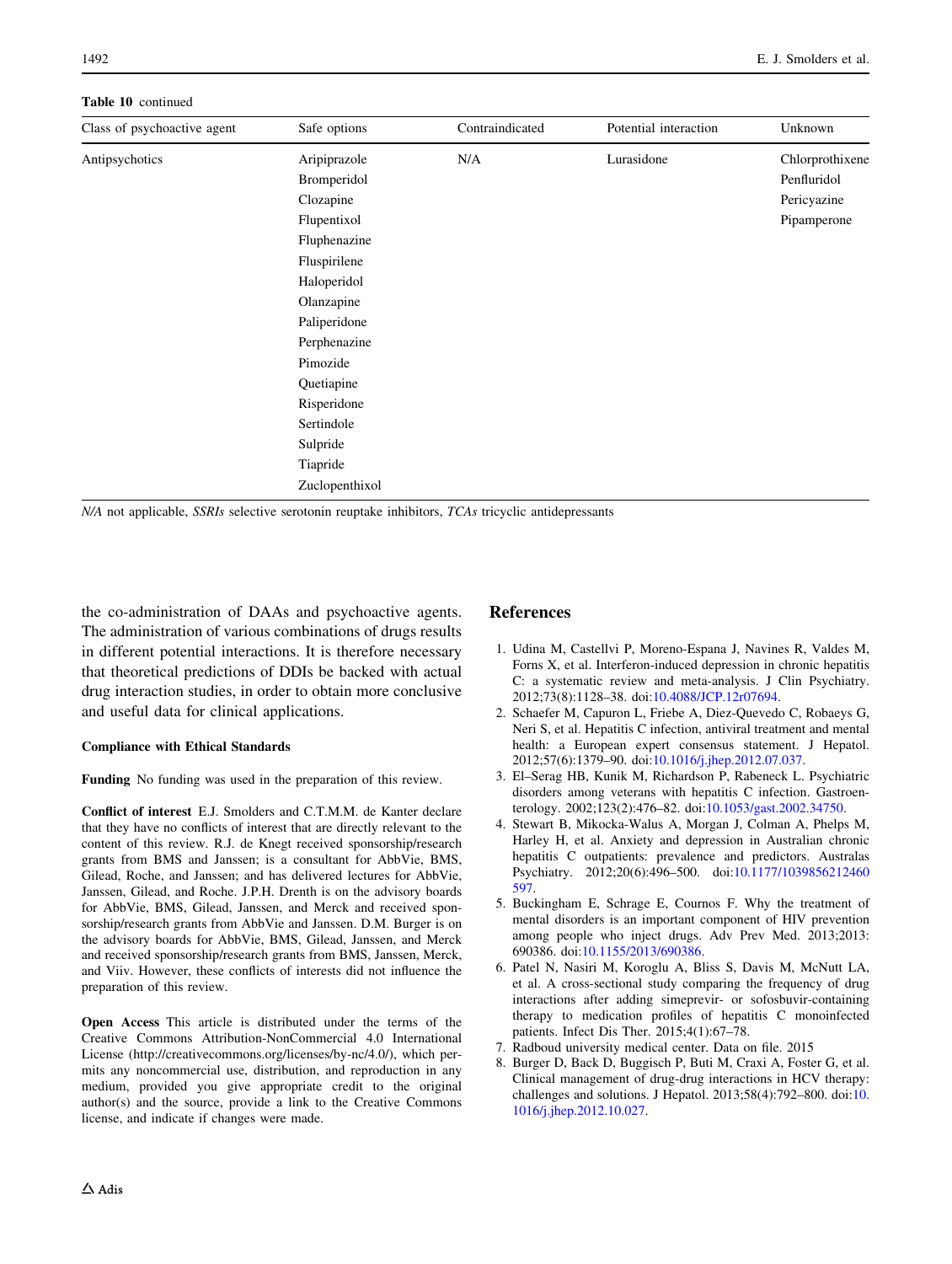- <span id="page-22-0"></span>9. Back D, Else L. The importance of drug-drug interactions in the DAA era. Digest Liver Dis. 2013;45(S5):S343–8.
- 10. Hiemke C, Baumann P, Bergemann N, Conca A, Dietmaier O, Egberts K, et al. AGNP consensus guidelines for therapeutic drug monitoring in psychiatry: update 2011. Pharmacopsychiatry. 2011;44(6):195–235. doi[:10.1055/s-0031-1286287.](http://dx.doi.org/10.1055/s-0031-1286287)
- 11. European Association for Study of the Liver. EASL recommendations on treatment of hepatitis C 2015. 2015. [http://www.easl.](http://www.easl.eu/research/our-contributions/clinical-practice-guidelines/detail/recommendations-on-treatment-of-hepatitis-c-2015/report/1) [eu/research/our-contributions/clinical-practice-guidelines/detail/](http://www.easl.eu/research/our-contributions/clinical-practice-guidelines/detail/recommendations-on-treatment-of-hepatitis-c-2015/report/1) [recommendations-on-treatment-of-hepatitis-c-2015/report/1](http://www.easl.eu/research/our-contributions/clinical-practice-guidelines/detail/recommendations-on-treatment-of-hepatitis-c-2015/report/1). Accessed 8 June 2015.
- 12. American Association for the Study of Liver Diseases. Recommendations for testing, managing, and treating hepatitis C. 2015. [http://www.hcvguidelines.org.](http://www.hcvguidelines.org) Accessed 15 Feb 2016.
- 13. Kiser JJ, Burton JR, Everson GT. Drug-drug interactions during antiviral therapy for chronic hepatitis C. Nat Rev Gastroenterol Hepatol. 2013;10(10):596–606.
- 14. FDA. Drug development and drug interactions: table of substrates, inhibitors and inducers. 2014. [http://www.fda.gov/Drugs/](http://www.fda.gov/Drugs/DevelopmentApprovalProcess/DevelopmentResources/DrugInteractionsLabeling/ucm093664.htm%23classSub) [DevelopmentApprovalProcess/DevelopmentResources/DrugInter](http://www.fda.gov/Drugs/DevelopmentApprovalProcess/DevelopmentResources/DrugInteractionsLabeling/ucm093664.htm%23classSub) [actionsLabeling/ucm093664.htm#classSub](http://www.fda.gov/Drugs/DevelopmentApprovalProcess/DevelopmentResources/DrugInteractionsLabeling/ucm093664.htm%23classSub). Accessed 30 Mar 2016.
- 15. Lexicomp. Lexi-Interact Data Fields. Wolters Kluwer. [http://](http://webstore.lexi.com/Information/Product-Information/Lexi-Interact-Fields) [webstore.lexi.com/Information/Product-Information/Lexi-Interact-](http://webstore.lexi.com/Information/Product-Information/Lexi-Interact-Fields)[Fields.](http://webstore.lexi.com/Information/Product-Information/Lexi-Interact-Fields) Accessed 30 Mar 2016.
- 16. Greenblatt DJ, Peters DE, Oleson LE, Harmatz JS, MacNab MW, Berkowitz N, et al. Inhibition of oral midazolam clearance by boosting doses of ritonavir, and by 4,4-dimethyl-benziso-(2H) selenazine (ALT-2074), an experimental catalytic mimic of glutathione oxidase. Br J Clin Pharmacol. 2009;68(6):920–7. doi:[10.](http://dx.doi.org/10.1111/j.1365-2125.2009.03545.x) [1111/j.1365-2125.2009.03545.x.](http://dx.doi.org/10.1111/j.1365-2125.2009.03545.x)
- 17. EMA. Victrelis summary of product characteristics. 2014. [http://](http://www.ema.europa.eu/docs/en_GB/document_library/EPAR_-_Product_Information/human/002332/WC500109786.pdf) [www.ema.europa.eu/docs/en\\_GB/document\\_library/EPAR\\_-\\_](http://www.ema.europa.eu/docs/en_GB/document_library/EPAR_-_Product_Information/human/002332/WC500109786.pdf) [Product\\_Information/human/002332/WC500109786.pdf.](http://www.ema.europa.eu/docs/en_GB/document_library/EPAR_-_Product_Information/human/002332/WC500109786.pdf) Accessed 29 Sept 2015.
- 18. EMA. Olysio summary of product characteristics. 2014. [http://](http://www.ema.europa.eu/docs/en_GB/document_library/EPAR_-_Product_Information/human/002777/WC500167867.pdf) [www.ema.europa.eu/docs/en\\_GB/document\\_library/EPAR\\_-\\_](http://www.ema.europa.eu/docs/en_GB/document_library/EPAR_-_Product_Information/human/002777/WC500167867.pdf) [Product\\_Information/human/002777/WC500167867.pdf.](http://www.ema.europa.eu/docs/en_GB/document_library/EPAR_-_Product_Information/human/002777/WC500167867.pdf) Accessed 29 Sept 2015.
- 19. FDA. Zepatier prescribing information. 2016. [http://www.merck.](http://www.merck.com/product/usa/pi_circulars/z/zepatier/zepatier_pi.pdf) [com/product/usa/pi\\_circulars/z/zepatier/zepatier\\_pi.pdf.](http://www.merck.com/product/usa/pi_circulars/z/zepatier/zepatier_pi.pdf) Accessed 15 Feb 2016.
- 20. EMA. Viekirax summary of product characteristics. 2015. [http://](http://www.ema.europa.eu/docs/en_GB/document_library/EPAR_-_Product_Information/human/003839/WC500183997.pdf) [www.ema.europa.eu/docs/en\\_GB/document\\_library/EPAR\\_-\\_](http://www.ema.europa.eu/docs/en_GB/document_library/EPAR_-_Product_Information/human/003839/WC500183997.pdf) [Product\\_Information/human/003839/WC500183997.pdf.](http://www.ema.europa.eu/docs/en_GB/document_library/EPAR_-_Product_Information/human/003839/WC500183997.pdf) Accessed 29 Sept 2015.
- 21. Jackson A, D'Avolio A, Moyle G, Bonora S, Di Perri G, Else L, et al. Pharmacokinetics of the co-administration of boceprevir and St John's wort to male and female healthy volunteers. J Antimicrob Chemother. 2014;69(7):1911–5. doi[:10.1093/jac/dku060](http://dx.doi.org/10.1093/jac/dku060).
- 22. Nigam SK. What do drug transporters really do? Nat Rev Drug Discov. 2015;14(1):29–44. doi:[10.1038/nrd4461](http://dx.doi.org/10.1038/nrd4461).
- 23. EMA. Daklinza summary of product characteristics. 2015. [http://](http://www.ema.europa.eu/docs/en_GB/document_library/EPAR_-_Product_Information/human/003768/WC500172848.pdf) [www.ema.europa.eu/docs/en\\_GB/document\\_library/EPAR\\_-\\_](http://www.ema.europa.eu/docs/en_GB/document_library/EPAR_-_Product_Information/human/003768/WC500172848.pdf) [Product\\_Information/human/003768/WC500172848.pdf.](http://www.ema.europa.eu/docs/en_GB/document_library/EPAR_-_Product_Information/human/003768/WC500172848.pdf) Accessed 29 Sept 2015.
- 24. Bramness JG, Skurtveit S, Mørland J. Clinical impairment of benzodiazepines—relation between benzodiazepine concentrations and impairment in apprehended drivers. Drug Alcohol Depend. 2002;68(2):131–41
- 25. FDA. Briefing document: simeprevir (TMC435). 2013. [http://](http://www.fda.gov/downloads/advisorycommittees/committeesmeetingmaterials/drugs/antiviraldrugsadvisorycommittee/ucm371624.pdf) [www.fda.gov/downloads/advisorycommittees/committeesmeeting](http://www.fda.gov/downloads/advisorycommittees/committeesmeetingmaterials/drugs/antiviraldrugsadvisorycommittee/ucm371624.pdf) [materials/drugs/antiviraldrugsadvisorycommittee/ucm371624.pdf](http://www.fda.gov/downloads/advisorycommittees/committeesmeetingmaterials/drugs/antiviraldrugsadvisorycommittee/ucm371624.pdf). Accessed 15 Feb 2016.
- 26. EMA. Sovaldi summary of product characteristics. 2014. [http://](http://www.ema.europa.eu/docs/en_GB/document_library/EPAR_-_Product_Information/human/002798/WC500160597.pdf) [www.ema.europa.eu/docs/en\\_GB/document\\_library/EPAR\\_-\\_](http://www.ema.europa.eu/docs/en_GB/document_library/EPAR_-_Product_Information/human/002798/WC500160597.pdf)

[Product\\_Information/human/002798/WC500160597.pdf.](http://www.ema.europa.eu/docs/en_GB/document_library/EPAR_-_Product_Information/human/002798/WC500160597.pdf) Accessed 29 Sept 2015.

- 27. FDA. Drug safety communication: FDA warns of serious slowing of the heart rate when antiarrhythmic drug amiodarone is used with hepatitis C treatments containing sofosbuvir (Harvoni) or Sovaldi in combination with another direct acting antiviral drug. 2015 Mar 24. [http://www.fda.gov/downloads/Drugs/DrugSafety/](http://www.fda.gov/downloads/Drugs/DrugSafety/UCM439492.pdf) [UCM439492.pdf.](http://www.fda.gov/downloads/Drugs/DrugSafety/UCM439492.pdf) Accessed 23 Oct 2015.
- 28. Back DJ, Burger DM. Interaction between amiodarone and sofosbuvir-based treatment for hepatitis C virus infection: potential mechanisms and lessons to be learned. Gastroenterology. 2015;149(6):1315–7. doi[:10.1053/j.gastro.2015.09.031.](http://dx.doi.org/10.1053/j.gastro.2015.09.031)
- 29. EMA. Harvoni summary of product characteristics. 2015. [http://](http://www.ema.europa.eu/docs/en_GB/document_library/EPAR_-_Product_Information/human/003850/WC500177995.pdf) [www.ema.europa.eu/docs/en\\_GB/document\\_library/EPAR\\_-\\_](http://www.ema.europa.eu/docs/en_GB/document_library/EPAR_-_Product_Information/human/003850/WC500177995.pdf) [Product\\_Information/human/003850/WC500177995.pdf.](http://www.ema.europa.eu/docs/en_GB/document_library/EPAR_-_Product_Information/human/003850/WC500177995.pdf) Accessed Sept 29 2015.
- 30. Badri PS, Dutta S, Wang H, Podsadecki TJ, Polepally AR, Coakley EP, et al. Drug interactions with direct acting antiviral combination of paritaprevir/ritonavir  $+$  ombitasvir [abstract #55]. In: 16th International workshop on clinical pharmacology of HIV and hepatitis therapy; 26–28 May 2015; Washington, DC.
- 31. Menon RM, Badri PS, Wang T, Polepally AR, Zha J, Khatri A, et al. Drug-drug interaction profile of the all-oral anti-hepatitis C virus regimen of paritaprevir/ritonavir, ombitasvir, and dasabuvir. J Hepatol. 2015;63(1):20–9. doi:[10.1016/j.jhep.2015.01.026](http://dx.doi.org/10.1016/j.jhep.2015.01.026).
- 32. Polepally AR, King JR, Shuster DL, Dumas EO, Khatri J, Wu J, et al. Drug-drug interactions of commonly used medications with direct acting antiviral HCV combination therapy of paritaprevir/r, ombitasvir and dasabuvir [abstract #16]. In: 16th International workshop on clinical pharmacology of HIV and hepatitis therapy; 26–28 May 2015; Washington, DC.
- 33. Jacobs BS, Colbers AP, Velthoven-Graafland K, Schouwenberg BJ, Burger DM. Effect of fosamprenavir/ritonavir on the pharmacokinetics of single-dose olanzapine in healthy volunteers. Int J Antimicrob Agents. 2014;44(2):173–7. doi[:10.1016/j.ijantimicag.](http://dx.doi.org/10.1016/j.ijantimicag.2014.03.014) [2014.03.014](http://dx.doi.org/10.1016/j.ijantimicag.2014.03.014).
- 34. Aarnoutse RE, Kleinnijenhuis J, Koopmans PP, Touw DJ, Wieling J, Hekster YA, et al. Effect of low-dose ritonavir (100 mg twice daily) on the activity of cytochrome P450 2D6 in healthy volunteers. Clin Pharmacol Ther. 2005;78(6):664-74. doi:[10.1016/j.clpt.2005.09.001.](http://dx.doi.org/10.1016/j.clpt.2005.09.001)
- 35. Bertz RJ, Cao G, Cavanaugh JH, Hsu A, Granneman GR, Leonard JM. Effect of ritonavir on the phamacokinetics of desipramine [abstract no. MoB1201]. AIDS Conference; 7-12 July 1996; Vancouver.
- 36. Hsu A, Granneman GR, Bertz RJ. Ritonavir: clinical pharmacokinetics and interactions with other anti-HIV agents. Clin Pharmacokinet. 1998;35(4):275–91. doi:[10.2165/00003088-](http://dx.doi.org/10.2165/00003088-199835040-00002) [199835040-00002.](http://dx.doi.org/10.2165/00003088-199835040-00002)
- 37. EMA. Exviera summary of product characteristics. 2015. [http://](http://www.ema.europa.eu/docs/en_GB/document_library/EPAR_-_Product_Information/human/003837/WC500182233.pdf) [www.ema.europa.eu/docs/en\\_GB/document\\_library/EPAR\\_-\\_](http://www.ema.europa.eu/docs/en_GB/document_library/EPAR_-_Product_Information/human/003837/WC500182233.pdf) [Product\\_Information/human/003837/WC500182233.pdf.](http://www.ema.europa.eu/docs/en_GB/document_library/EPAR_-_Product_Information/human/003837/WC500182233.pdf) Accessed 29 Sept 2015.
- 38. FDA. Xanax<sup>®</sup> prescribing information. 2011. [http://www.](http://www.accessdata.fda.gov/drugsatfda_docs/label/2011/018276s045lbl.pdf) [accessdata.fda.gov/drugsatfda\\_docs/label/2011/018276s045lbl.pdf.](http://www.accessdata.fda.gov/drugsatfda_docs/label/2011/018276s045lbl.pdf) Accessed 11 Feb 2016.
- 39. FDA. Limbitrol<sup>®</sup> prescribing information. 2007. [http://www.](http://www.accessdata.fda.gov/drugsatfda_docs/label/2007/016949s038lbl.pdf) [accessdata.fda.gov/drugsatfda\\_docs/label/2007/016949s038lbl.pdf.](http://www.accessdata.fda.gov/drugsatfda_docs/label/2007/016949s038lbl.pdf) Accessed 1 July 2015.
- 40. FDA. Onfi<sup>®</sup> prescribing information. 2014. [http://www.](http://www.accessdata.fda.gov/drugsatfda_docs/label/2014/202067s003%2c203993s003lbl.pdf) [accessdata.fda.gov/drugsatfda\\_docs/label/2014/202067s003,](http://www.accessdata.fda.gov/drugsatfda_docs/label/2014/202067s003%2c203993s003lbl.pdf) [203993s003lbl.pdf.](http://www.accessdata.fda.gov/drugsatfda_docs/label/2014/202067s003%2c203993s003lbl.pdf) Accessed 1 July 2015.
- 41. FDA. Tranxene T-Tab<sup>®</sup> tablets prescribing information. 2010. [http://www.accessdata.fda.gov/drugsatfda\\_docs/label/2010/017105](http://www.accessdata.fda.gov/drugsatfda_docs/label/2010/017105s076lbl.pdf) [s076lbl.pdf](http://www.accessdata.fda.gov/drugsatfda_docs/label/2010/017105s076lbl.pdf). Accessed 11 Feb 2016.